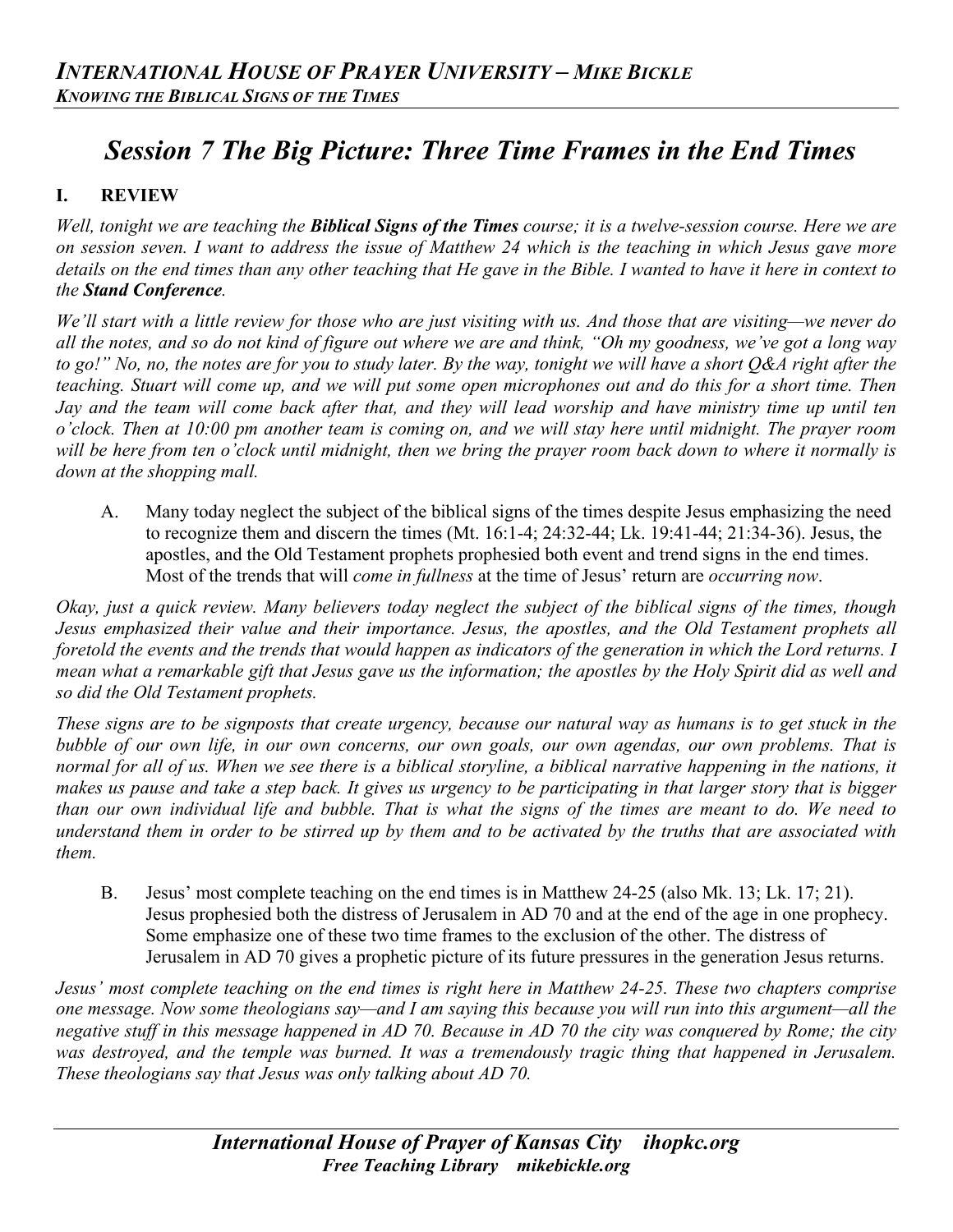*Well, I believe the biblical answer and the right approach is that the tragedy of AD 70 is described by this prophecy, but that this prophecy was only partially fulfilled in AD 70. The crisis of AD 70 gives us a prophetic picture of the great distress at the end of the age. So we are to look at AD 70 to gain insight to see how intense things will be at the end of the age.*

C. We ask the Spirit for wisdom concerning what to do specifically to bring His power and blessing in context to each of the trends related to the birth pains as they impact the cities for which we pray. We expose and resist the negatives by intercession, proclamation, and actions in the opposite spirit.

*So the practical response to Matthew 24 is that we are asking the Holy Spirit, "What are we supposed to do?" We are going to look at the birth pains. Some translations say the birth pangs, some say the birth pains. You can use any translation you want. There are fifteen of them that are described in Matthew 24 together with the parallel passages of Mark 13 and Luke 21. It is all the same message, different renditions of it that are ninety percent overlap but a little bit distinct, so you have to put all three chapters together. I have all that on the notes if you are interested in that.*

*We want to know if these trends are increasing and how we are supposed to resist and expose the negative. There are negative things we are to point out and expose by the Holy Spirit. We are to act in the opposite spirit of the negative things that the enemy is doing in society. Sometimes the Body of Christ does not realize there is a big narrative, a big storyline going on. The devil is sowing his seeds. Believers who get captured in the drama of their own life and forget there is a bigger story end up acting in the wrong spirit and according to the negative trends that Jesus described. This is disaster. Do not move in that direction, but rather understand that the enemy is moving and men are sinning like no other time in history. So expose it, stand against it, and act in the opposite spirit of it.*

## **II. THREE PROPHETIC TIME FRAMES IN THE END TIMES**

A. We will better understand the birth pangs by understanding the three prophetic time frames in the end times. They gave us insight into the general sequence of what is coming.

*This session tonight is to equip us. Next week will look at some of the fifteen birth pains. We will look at them in far more detail next week. So, if you want to track with us through the internet, you can participate with this. Here I want to give you the big picture, the flow of thought of what it is happening in Matthew 24. Because remember Matthew 24 is one of Jesus' last messages that He gave His disciples. Here in Matthew 24 and then the upper room, those are His final two messages. So not only is it a very important message because it is one of His final ones, but it is the one in which He gave most detail about the end times.*

*So we want to understand this chapter. We want to understand the birth pangs, the birth pains, and how they operate. We want to identify the ones that Jesus highlighted so that we can pay attention to their intensity and understand what time they emerge in God's end-time purpose and what relationship they have one to another.*

B. Scripture speaks of a time frame that is called the *"beginning of birth pains"* (Mt. 24:8, NIV). The Greek word is translated as *birth pain* (NIV) or *sorrows* (NKJV). It is to be compared with the increasing trauma a woman experiences in childbirth. There is great pain but the joy of bringing forth a new baby makes it worth the pain (Jn. 16:21). The Bible uses the metaphor of the birthing process to describe how the coming of the millennial kingdom arrives (Mt. 24:8; cf. Jer. 30:5-7). The trauma in the end times results in a new world order being birthed at the Millennium.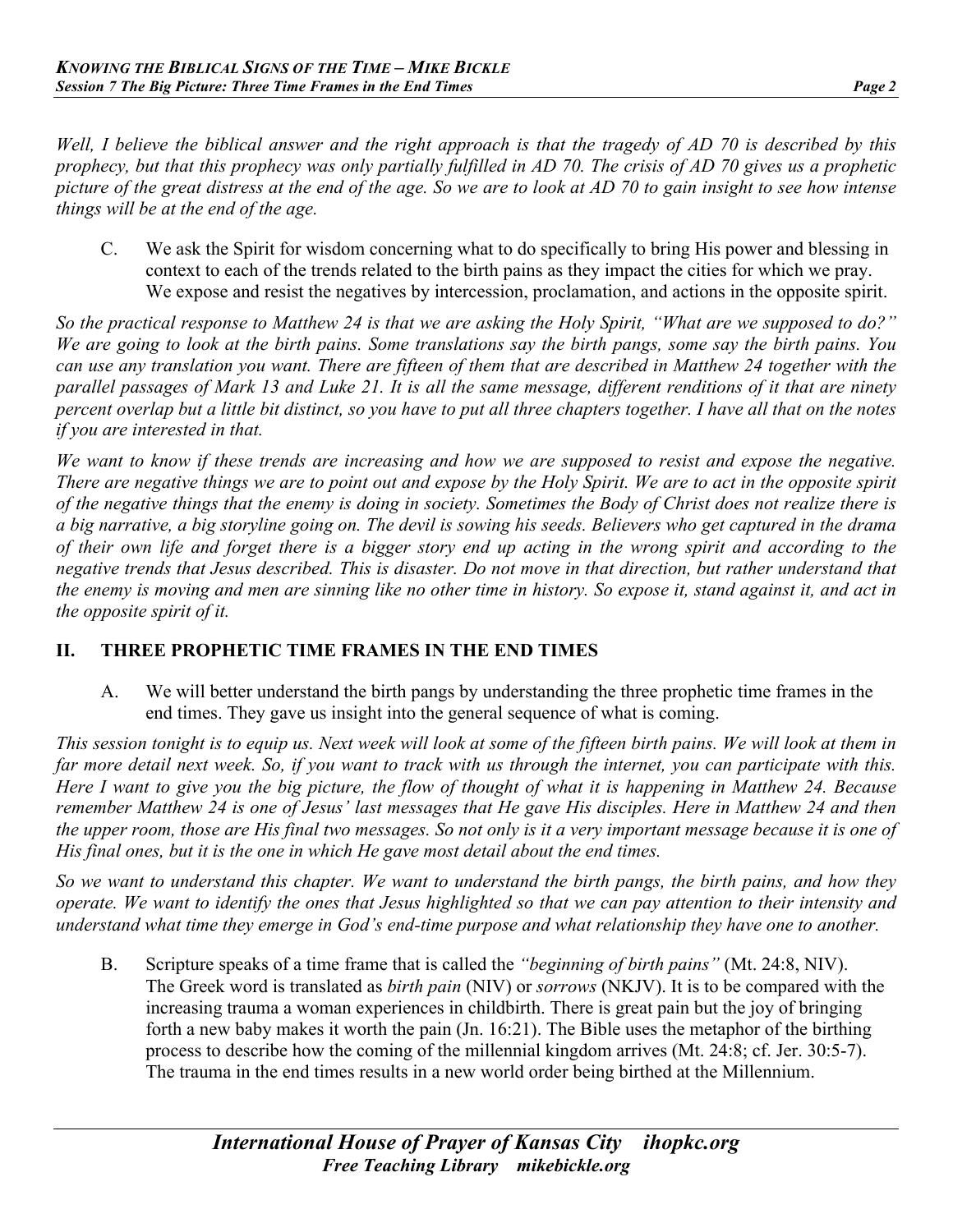<sup>6</sup>You will hear of wars and rumors of wars...<sup>7</sup>Nation will rise against nation...There will be *famines and earthquakes…8 All these are the beginning of birth pains. (Mt. 24:8, NIV)* 

*6 Ask now, and see, whether a man is ever in labor with child? So why do I see every man with his hands on his loins like a woman in labor…? 7 Alas! For that day is great, so that none is like it; and it is the time of Jacob's trouble, but he shall be saved out of it. (Jer. 30:5-7)*

*Jesus spoke of a timeframe called the "beginning of birth pangs," the beginning of birth pains, here in Matthew 24. You know the passage quite well; it is very familiar. Verse 6, He says, "You will hear of wars, and you will hear of rumors of wars. Nation will rise against nation, famines, earthquakes, pestilence," etc.*

*Verse 8, here is the key phrase, "All of these are the beginning of birth pains." Now if there is a beginning of birth pains, then there is an increase of birth pains. There is a generation, throughout an entire generation, where these fifteen birth pains are identifiable. They increase. There is a beginning, there is an intensity, and there is the hard labor, the very final three-and-a-half years of the Great Tribulation where things come to the most intense situation of all of human history. Not only is there the pain of the birth, there is the glory of the baby.*

*You know some people look at the birth, the birth pains, and they think, "How horrible!" There is a baby on the other end of this. Of course the baby is the new world order where Jesus is on the earth in His physical resurrected body governing all the nations of the earth, filling the earth with the glory of God. That is the child that is being born. There is a whole new order coming to the planet. When that order is established, it will never ever be disrupted. Never again will it be disrupted. There will be a new order on the planet, God's people. We will be with Jesus with physical resurrected bodies. Heaven is coming down to the earth, the book of Revelation says. Jesus rules from Jerusalem. For billions and billions of years the baby, the new world order, will be evident. There is a transition period for one generation called the birth process where human history and this earth as we know it and the populations of the earth go through this period of transition to the age to come. It is a very, very intense time.* 

*Jeremiah 30 says it is not just the nations as collective whole, but individual people who will experience the intensity of that birth, that birthing process. Here in Jeremiah 30:6, Jeremiah said, "Ask now and see whether a man is ever in labor with a child." He is seeing like an open vision, I assume. He says, "I see every man, and his hands on his loins. He is like a woman in labor." It is not just the society in birth pains and the earth in birth pains. Human beings will experience this as many of them have a tremendous amount of pressure and intensity in these final hours of natural history.*

*Verse 7, Jeremiah says, "Alas! The day is great." There is no time frame like this in all of history. It is called "the time of Jacob's trouble," because Jacob means the nation of Israel. Israel will be at the forefront of the trouble, but all of the nations will be in the trouble and in the distress. However, God says, "Good news! My people Jacob, which means Israel, will be saved."*

*There is a baby born, there is a nation saved, and there is a new world order. Salvation and redemption come to the whole earth, the Body of Christ, the believing community, and to the nation of Israel. There is salvation on the other end of this thing. So there is a glorious reason for the baby, but the intensity is real.* 

C. Jesus spoke of three distinct time frames in the end times. We can see this clearly by comparing Matthew 24 with 1 Thessalonians 5:2-3 and Daniel 9:27. The first time frame is related to the *beginning of birth pains* which occurs over a generation leading up the final seven years of this age, which in turn is made up of two distinct periods each lasting  $3\frac{1}{2}$  years.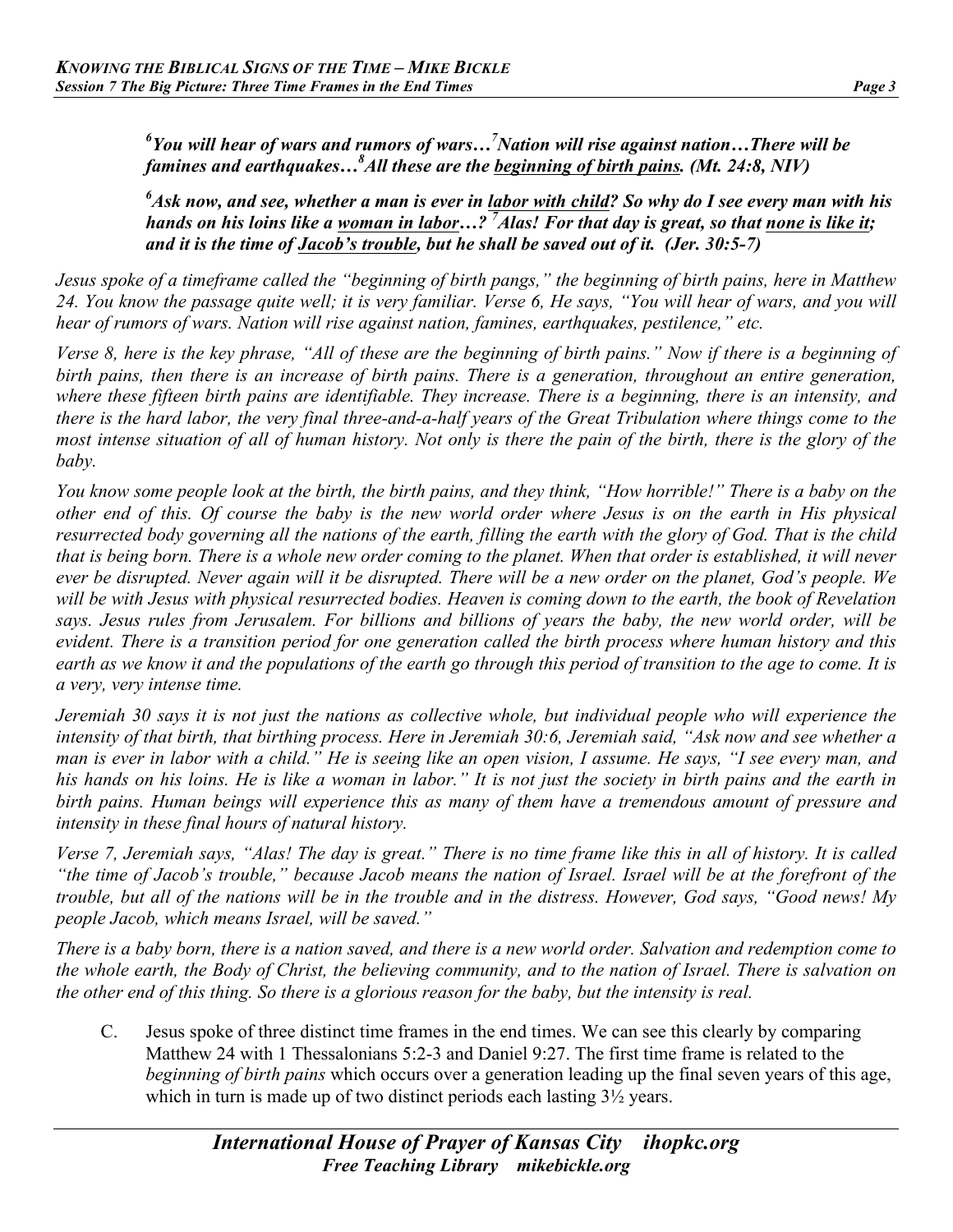*Scripture describes three time frames. If you get these three time frames—and they are pretty simple—if you get these clear in your mind, you will be able to understand the flow of thought and where things are happening in Matthew 24. If you do not have these three distinct prophetic time frames clear when you read Matthew 24, you can kind of get lost and feel you do not know where we are or how it unfolds. You get these three things clear and I believe you will have a far greater appreciation and understanding of what is happening.*

*These three time frames can be clearly understood when you compare Matthew 24 with 1 Thessalonians 5 and Daniel 9. You put those three passages together. You do not have to remember those passages; that is why I put them in the notes. You can look at them later. Put the verses together and check it all out, and talk about it with some friends. Put the verses together and become familiar with it.*

#### 1. *Beginning of birth pains* (Mt. 24:4-8; Mk. 13:5-8; Lk 21:8-11)—leading to the final 7 years

*Of the three prophetic time frames, number one is the beginning of the birth pains. This goes on and lasts for an entire generation. The beginning of the birth pangs precedes those final seven years. The beginning of the birth pangs is not the final seven years; that is the intensity of the birth pangs. The heavy labor is those final seven years. There is a generation in which it is building, it is building. It is not like the trouble and the pressure comes and then disappears; it keeps on building.*

*Now in my personal opinion—it is not a prophecy—I believe we are in the early days of that generation. If that is true, then these signs are very relevant to us because we know there is a glorious outcome, a baby that is born, a whole new world order, the salvation not just of Israel but of the nations, and the Body of Christ entering into the realm of the resurrection coming to fullness, all the promises of God.*

*One of the important parts about these birth pangs that Jesus is saying is that when these things begin to intensify, no matter what a politician says, they are going to continue to intensify. Politicians like to say that tomorrow is a new day and everything is going to get better. We are hearing a lot of that today. In all the nations, whenever there is an election, you are always hearing about how good it is going to be tomorrow. Well, Jesus said it is going to get far more intense tomorrow. I want to say this: we are never going back to how things were in the 1980s and 1990s. The pressure on the earth is in a progression of intensifying, intensifying. We need to adjust our expectation to it.* 

*Though, in the midst of the intensity and the pressure, the greatest move of the Holy Spirit in all of history is happening as well. The great harvest is coming in, and the Church is going to be walking in maturity. Compromise is going to be completely out of the Church before the Lord returns. He is going to use the intensity in the nations, what is happening in the nations, along with the outpouring of the Spirit together to produce this purifying effect on the Church and this great harvest of all the nations.*

*Well, the beginning of birth pains, I believe we are in that generation right now. That is, I have that belief because of my observation of the signs of the times, not just the birth pains, but the whole course we are doing here on Friday nights, the whole twelve sessions. There are quite a few more signs we have not covered yet in this class.*

#### 2. *Counterfeit world peace* (increased labor pains)—the first 3½ years of the final 7 years

*After the generation of the birth pains, there is a time period of world peace and safety. You may think, "Now wait a second, you just said that it is going to get worse and worse and worse." There is going to be a very temporary reprieve that is being orchestrated under the leadership of the Antichrist. It will appear as though there is world peace for a minute. Well, it is three-and-a-half years, but I call it a minute.*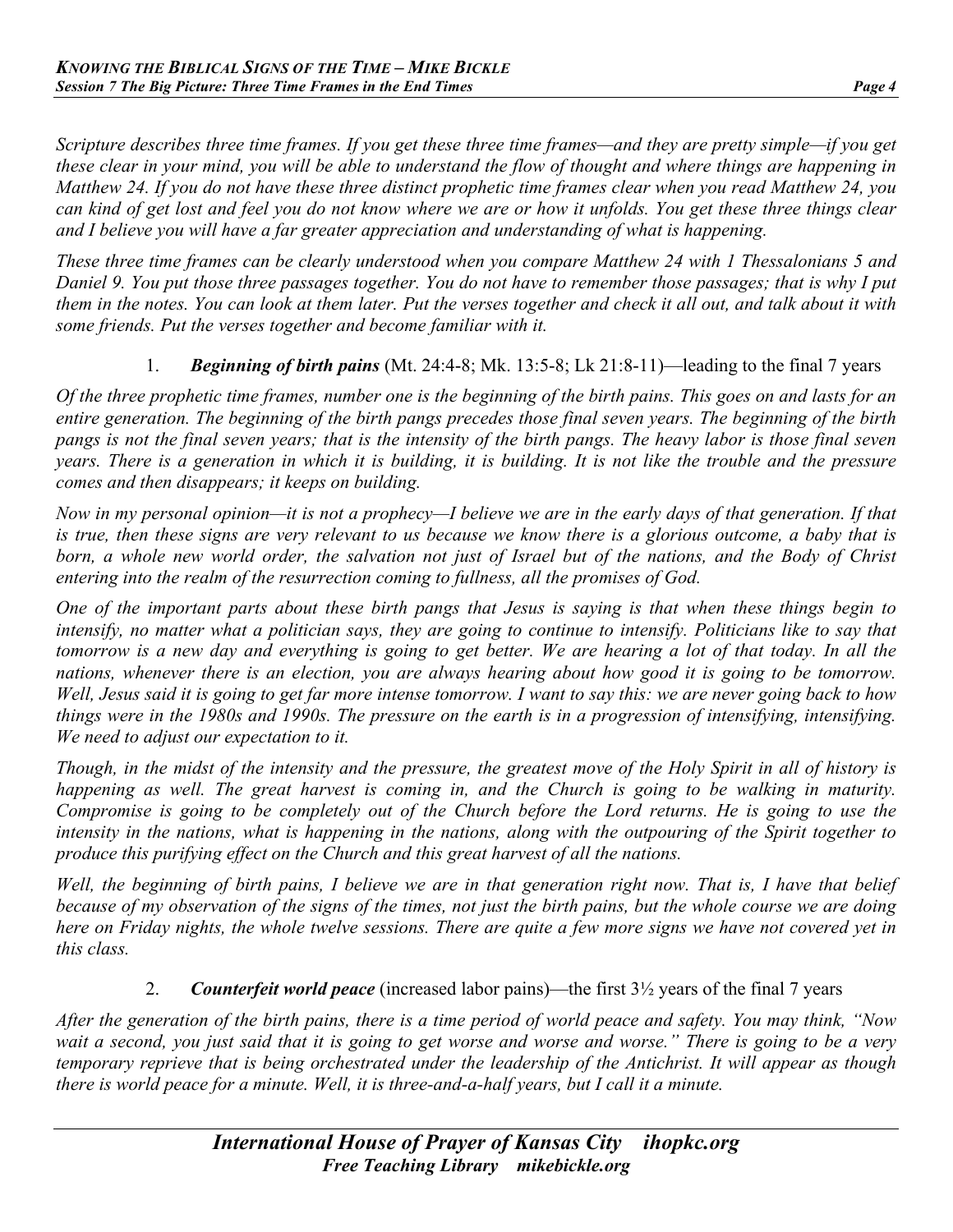*Unbelievers will be rejoicing, and they will be saying that hostilities are over, nation between nation and terrorism, that the problems are solved in terms of those conflicts of violence. Things are established and, with war being laid aside, our economy will recover. There will be cooperation in the nations. But, it will be only a counterfeit peace and safety. It will not be real. It will be under the leadership of the Antichrist and energized by a demonic agenda of hell.*

*Believers will not buy it. A matter of fact, believers will expose it and that will cause a lot of pressure back on the Church, which actually purify the Church. because the Lord will require the Church to expose it as counterfeit. That is going to create tremendous pressure on the Church in that season.*

3. *The Great Tribulation* (hard labor pains)—the last 3½ years of the final 7 years

*After the counterfeit world peace and safety is over, then there will be the Great Tribulation which lasts for three-and-a-half years, which is the second half of that seven-year period that most of us are familiar with.*

## **III. THE FIRST TIME FRAME: THE BEGINNING OF BIRTH PANGS (MT. 24:4-8)**

A. The beginning of birth pains occurs across a generation just before the final 7-year period starts. Israel is the timetable for God's prophetic plans, the reference point for understanding redemptive history. Therefore, my opinion is that the beginning of birth pains may have started either in 1948 when Israel became a nation or in 1967 when Jerusalem came under Israel's authority.

*Let's look at these three timeframes again. You want to get familiar with them because once you understand them—and they are pretty straightforward in Scripture if you put the scriptures together—then you read through the flow of thought of Matthew 24 and you will understand the logic that is unfolding and the plan that Jesus is speaking from. Because He only gives us bits of pieces of information in Matthew 24, it is like He is saying, "Search the Scripture; the rest of the plan is in the Scripture." Put it together and you will find that Matthew 24 has a flow of logic. It has a flow, a progression to it, that will make a lot more sense.*

B. The transition of this earth to the age to come is in context to God shaking all nations (Hag. 2:6-8). This shaking is comparable to contractions in the birth process indicating that the labor has begun.

#### <sup>6</sup> "...<u>I will shake heaven and earth</u>, the sea and dry land; <sup>7</sup> and <u>I will shake all nations,</u> and they *shall come to the Desire of All Nations [Jesus], …I will fill this temple with glory." (Hag. 2:6-7)*

*Let's look at the transition of the earth to the age to come; that is the baby. Haggai the prophet said that God is going to shake all nations. He is going to shake the heaven and the earth. The heavens mean the sky, the weather. You know he does not mean the heaven where God lives, but the sky in the atmosphere. It is going to be shaken; that is turbulent weather. The earth is going to be shaken, the sea is going to be shaken, and the dry land, of course that means earthquakes.*

*The Lord says through verse 6, "I am going to shake all the nations. Here is the fruit of it: the nations are going to come to My Son the Messiah, who in this passage is titled the Desire of All Nations. The nations do not understand His beauty and His glory. I will shake the nations, and the devil will be involved in it, though I the Lord will be using it for My larger purposes. I will reveal the glory of My Son, and multitudes of the nations will turn to My Son."*

*Now many will not turn to Him as well. They will worship the Antichrist, but the greatest harvest in history is going to come out of this time of shaking. So here in Haggai 2 we can call it shaking. Jesus called it birth pangs. You can use either, as they are synonymous ideas here.*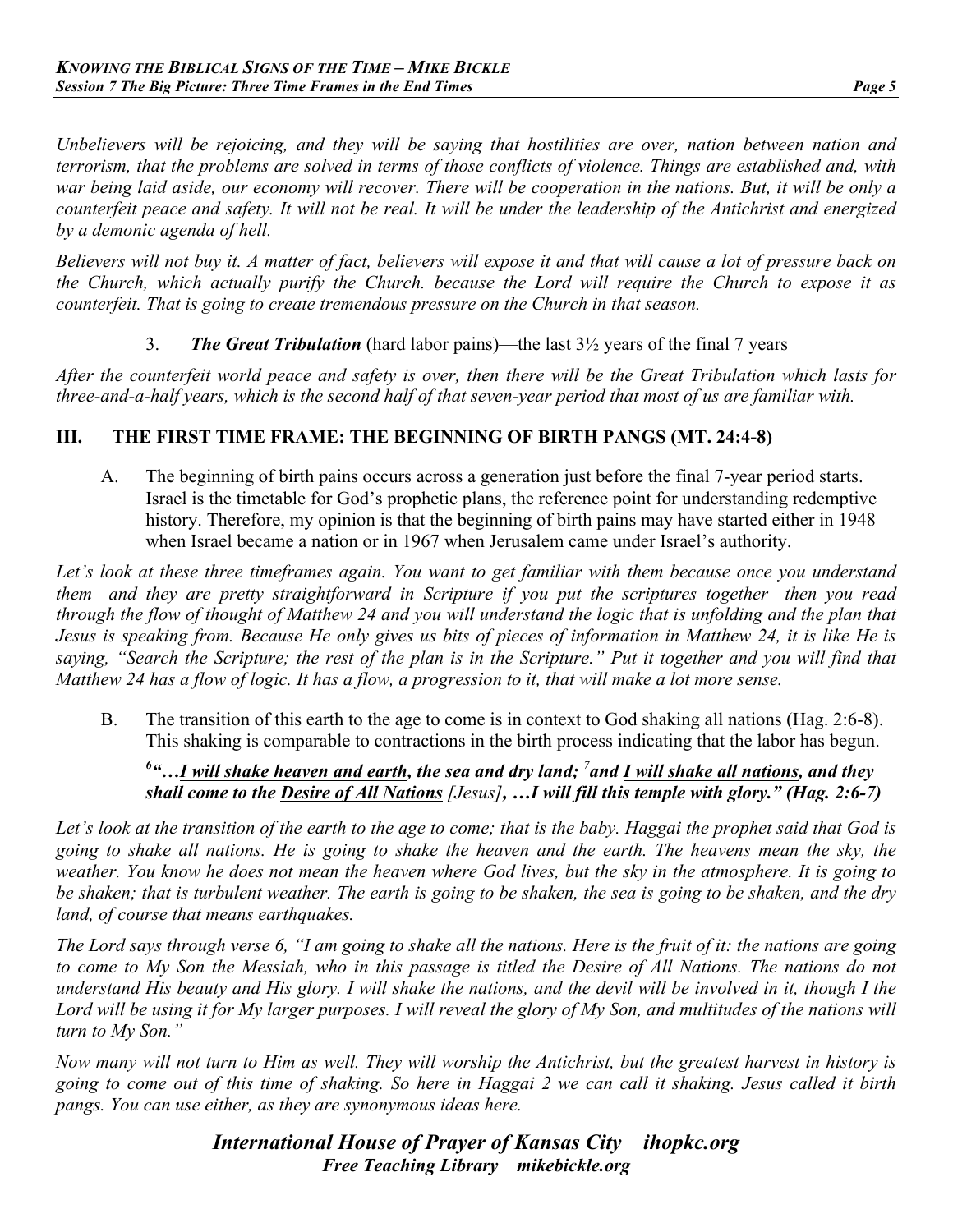C. Believers are to recognize when these things *begin* in the generation Jesus returns (Lk. 21:28, 32). The end-time distress of nations will have a recognizable beginning, increasing in intensity over a generation, and culminating at His return. A generation may last up to 100 years (Gen. 15:13-16).

*25"There will be…on the earth distress of nations…26men's hearts failing them from fear… 28When these things begin to happen…lift up your heads, because your redemption draws near… 32this generation will by no means pass away till all things take place…" (Lk. 21:25-32)*

*33When you see all these things, know that it is near—at the doors! 34Assuredly, I say to you, this generation will by no means pass away till all these things take place. (Mt. 24:33-34)* 

*Luke 21 is a parallel passage to Matthew 24. It is the same event, the same sermon. Luke 21 adds a few more details that Matthew 24 does not have. In this passage Jesus makes it clear, verse 25, there will be distress in the earth, as the shaking is going to happen. Society is going to be shaken. People are going lose their confidence in society and in government and in social order. They are going to have to look somewhere to put their confidence.*

*He said here in Luke 21:26 that men will faint for fear. Here is the point I want to highlight. Jesus said that when these things begin to happen, be encouraged and understand the breakthrough is coming. Redemption is moments away. I mean it is some years away, but it is in the lifetime of the people of that generation. It is within their lifetime. He said that when you see these things begin in verse 28, be encouraged. Because, verse 32, this generation will not pass away. There will be people living at that time who see the beginning and the end of this whole dramatic generation. I think there are people alive today who will see the beginning and the end of this whole "beginning of birth pangs."*

*Now a generation, according to Genesis 15, can be 100 years. It does not have to be that long, but the very first time God ever described a generation in the Bible, He spoke it out audibly to Abraham, and He described it as 100 years. It does not mean it has to be that long. I mean it can be anywhere between forty to 100 years. We do not know, and the Lord does not want us to know. It could go on a few more decades longer than you think or it could be a few decades shorter than you think.*

*There will be people who see the beginning and the fullness and the end of that generation. Again, I think some of those people are alive on the earth now. Maybe it is the two year olds. Maybe it is the twenty year olds. I do not know. Maybe it is the sixty year olds. I do not know. I do not think so, but it might be. It might be those that are younger than you. I do not know. You might see it or you might not. Maybe it is your children. Maybe it is their children. Maybe I might see it, and I am sixty; it might come sooner than we think. We may be further along than we know. So the first timeframe is the beginning of birth pangs. It will last a generation which could be anywhere between fifty to 100 years. That generation leads us to the second time frame.*

# **IV. THE SECOND TIME FRAME: COUNTERFEIT WORLD PEACE**

A. The second time frame in the end times will be a time of *counterfeit worldwide peace and safety*. It will come just before the third time frame (Great Tribulation) and will continue through the first 3½ years of the final 7 years of this age. This period begins with the Antichrist appearing as a man of peace who solves many international conflicts, establishing world peace (1 Thes. 5:3).

*3 When they say, "Peace and safety!" then sudden destruction comes upon them, as labor pains [Great Tribulation] upon a pregnant woman. And they shall not escape. (1 Thes. 5:3)*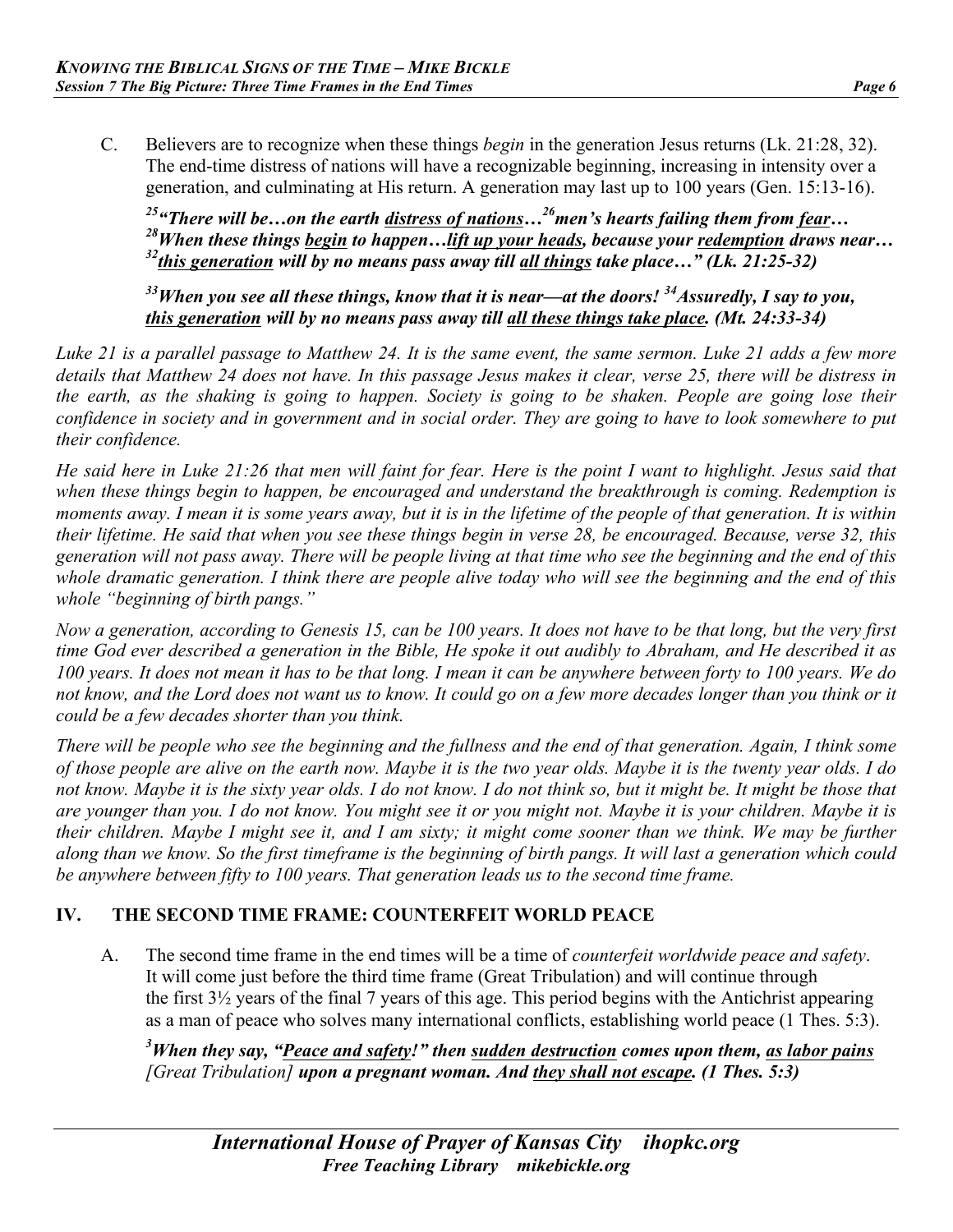- 
- 1. Paul refers to "they" as those who rejoice in peace and as those who will not escape. "They" refers to unbelievers in the nations who wrongly think the time of world peace has arrived.
- 2. *Peace*: after a season of war, civil strife, and terrorism as seen in the beginning of birth pains. This will be a temporary season of peace, lasting for only 3½ years.
- 3. *Safety*: There will be some reprieve in wars, terrorism, famine, economic crisis, disease, etc.

*The second time frame is the counterfeit world peace. I should say more accurately it is "peace and safety." Both words are used by Paul. Let's read it, 1 Thessalonians 5:3, Paul says, "When they say, 'Peace and safety!' then sudden destruction will come upon them as labor pains upon a pregnant woman. And they shall not escape."*

Let's read this again. What is he talking about? What is Paul talking about? Paul is not talking about the *beginning of birth pains. He is talking about the heavy labor, the very end of it. At first read you might be perplexed. What is interesting is that when Paul says, "they," he is not talking about believers. When Paul talks about "they," he is talking about people outside of the household of faith. When they, the nations, are rejoicing, "Peace and safety at last! Finally!" Paul said not to believe it. Paul is speaking by the spirit of prophecy. He says that it is everything opposite of world peace. Sudden destruction will come upon them.* 

*What is happening is that the Antichrist is presenting himself to the nations as a man of peace, but he is an utter deceiver: he is a man of war, he is a man of cruelty, brutality, darkness. He is the most demonized man that will ever walk the earth. He will present himself as a man of peace at first. He will establish a covenant between nations and bring war seemingly to an end. The nations will say, "Peace! Finally, peace in the Middle East." He will bring the solution to the Islamic terrorism and Israel. He will bring a solution, but it is only a temporary solution and it is filled with lies. It will bring safety. Terrorism will take a step back. They will say, "Okay, okay. If we can all win here…" It is what the Antichrist will convince them of.*

*Then Paul says, "It is not real. Sudden destruction comes after this." Now the sudden destruction is the heavy labor, using that analogy of the Great Tribulation, the final three-and-a-half years. It is the third period, the Great Tribulation.*

*He says, "and they." He is using the word, they, again. He uses it twice—"they" will rejoice when peace and safety, and "they" will not escape—because the people who are pronouncing safety and peace are the people who are going to come under the judgment because they are unbelievers who are completely on the other side. They are rejoicing in the Antichrist's work and what he is doing. They are utterly deceived by his presentation of himself.*

B. When the prophetic Church proclaims this period as being a *counterfeit* peace under the leadership of a demonized man (Antichrist), they will appear absurd and even dangerous.

*Now when the Church proclaims this period as counterfeit peace, I mean the nations are just going to think, "How absurd! Here you guys have been praying for decades for peace, finally a dignified man of great political brilliance comes on the scene, and we finally get peace. Finally we get peace, and all you Christians have to say is that it is fake and he is a demonized man? What is it that you guys want?"*

*The Body of Christ must be true to the scriptures. At that time they will look like the enemies of peace. They will even look dangerous to the peace process. That will create a worldwide persecution against the Church which will go beyond any time in history for the Body of Christ.*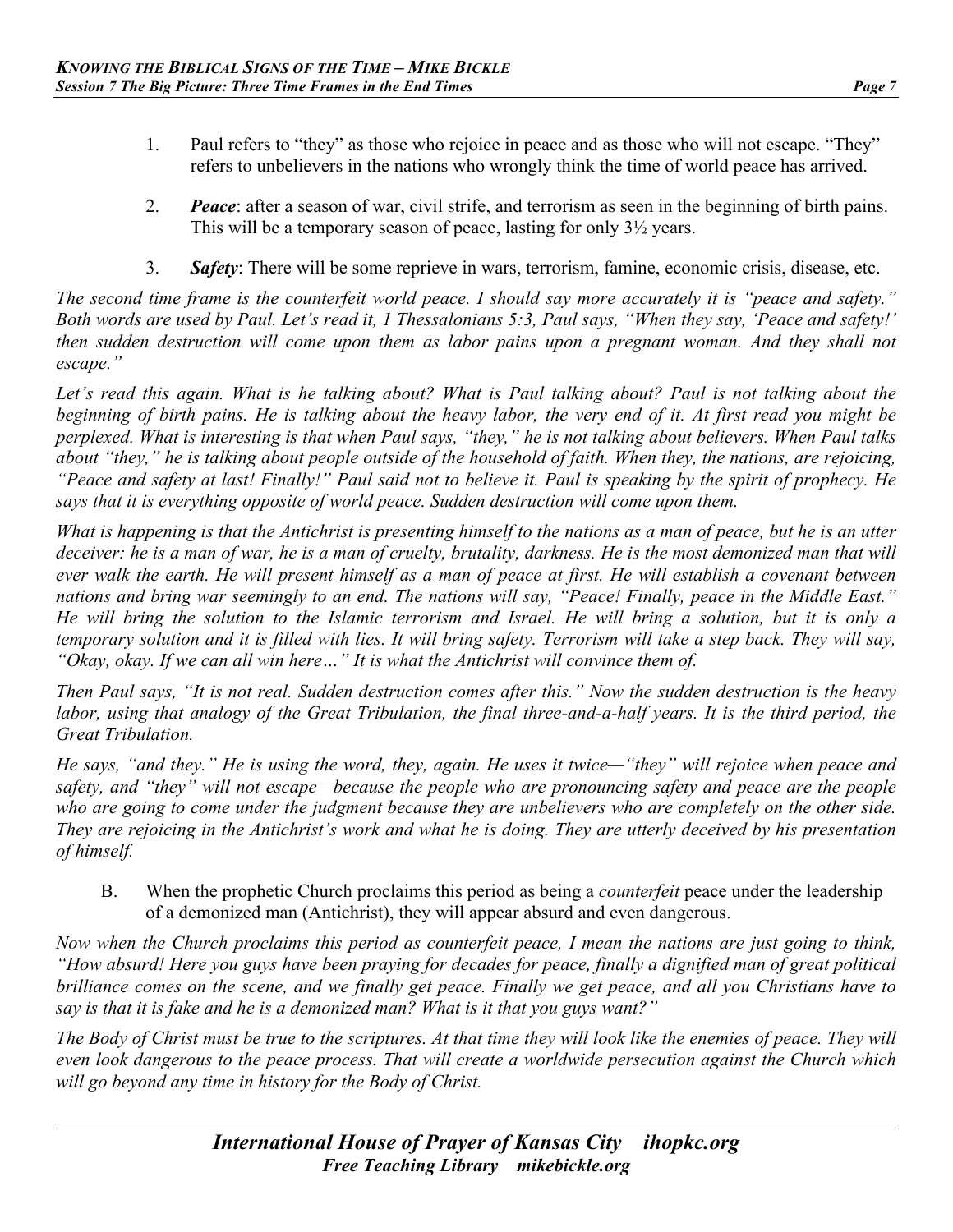C. The global crisis resulting from the trends associated with the beginning of the birth pains will provide the Antichrist with an opportunity to take control of many governments as he appears to bring solutions. Terrorism causes people to see security as more important than personal privacy.

*The global crisis from this first prophetic period, the beginning of birth pangs, is a generation-long purpose, a purpose that goes out over a generation. I believe we are in the early days of it right now: the global crisis of the trends, the wars, rumors of wars, nation against nation, kingdom against kingdom, all kinds of strife in society. This will create a context for a strong man to come with answers to the national and international strife and problems. So the trends of war and conflict in the "beginning of the birth pangs" season, which again I believe we are in that season now, will provide the Antichrist with the opportunity to provide the solutions to seize control because he looks like he has the answer.*

*I mean look at today, as terrorism increases, how people are willing to give up their personal liberties in order to get more security. I am not against that. I am saying, "Oh, how terrible!" I am saying that is just the trend of where the nations are going. When there is terrorism and war, and the government says, "We need to take away some of your liberties so we can stop the bad guys," that logic will prevail. Governments will get more and more power, and the Antichrist will be at the epicenter of this whole ideology and logic. He will be gaining control over nations because he will provide answers to the problems that are created by the season of the beginning of the birth pangs.*

D. How will this temporary peace be established? Gabriel showed Daniel that the Antichrist will make a covenant with many nations (Dan 9:27). Establishing a political covenant with many, i.e. Israel and other nations, will *"guarantee"* political and economic prosperity with protection. It will involve peace treaties with many nations.

*27Then he [Antichrist] shall confirm a covenant with many [nations and Israel] for one week [7 years]; but in the middle of the week [3½ years] he shall bring an end to sacrifice [in the Jerusalem temple]…and on the wing of abominations shall be one who makes desolate… (Dan. 9:27)*

*Now how is the Antichrist going to bring world peace? It will not be world peace in the full sense, but it will be more peace than any other time in history. He will not make it completely full everywhere. Like his rule, he will not control all the nations. He is trying to, but he will come up short. The Bible is clear that he does not gain the dominance over all the nations. He has more control than any other man in history, but he comes up short of total dominance. He comes up short of destroying Israel. He comes up short of everybody worshipping him. He comes up short of complete world peace. He goes further than anybody else, but he comes up short in all of these from the biblical point of view.*

*How will this temporary peace be established? Well, we go back to Daniel. In Matthew 24, the passage we are looking at, Jesus points us back to the prophecy of Daniel. He says in Matthew 24:15—I have got it written here—to go back and study Daniel and the abomination of desolation. If you study the events related to Daniel and the abomination of desolation, you will understand the whole storyline. So we are going back to Daniel here. Daniel is the one whose prophetic words are deeply integrated with what Jesus said in Matthew 24. If you pick any prophet—of course all the prophets in the Bible are accurate—Daniel's prophecies and Matthew 24 with Jesus are more connected than any other prophet. Jesus even identified Daniel in that way.*

*So we go back and see what Daniel says in Daniel 9. Now this is the angel Gabriel giving this information to Daniel 2,500 years ago. He is describing a man at the end of the age. He said that there is going to be this man, Daniel 9:27, who will confirm a covenant with many. The idea is with many nations, that is, with Israel and*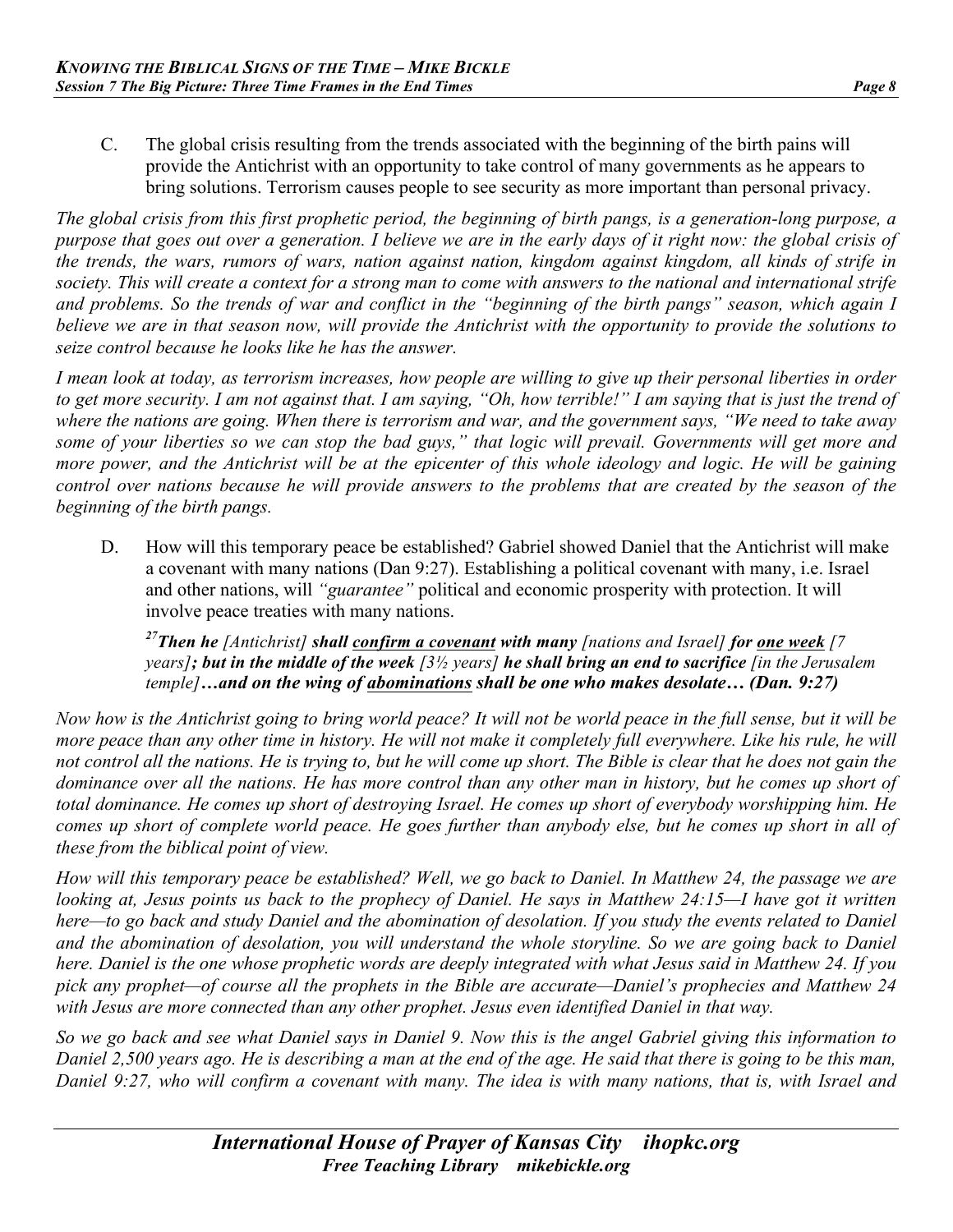*many nations. How many nations we do not know, but many nations will buy into the covenant, into the peace treaty.*

*This covenant he will make for one week. Now most of you know a very simple piece of information, those of you who have studied Bible prophecy even a little bit, even Bible prophecy 101, that in the Old Testament a week could be seven days or seven years. It was a common term. It is a week of days or it is a week of years. In the Western world today we only use it as a week of days. So we think of a week always as seven days. In the ancient world when someone said, "I will be there in a week," you said, "Seven days or seven years?" You had*  to ask because it was a common term. Clearly when Gabriel says that this man will make a covenant that will *last one week, he is talking about a week of years, for seven years.*

*He goes on, "But in the middle of the week"—here is the key phrase from Gabriel—"right in the middle of the week he is going to break the covenant."*

*Now you might read this passage and say, "What? It does not say break the covenant." Yeah, actually it does. In the middle of the week the Antichrist will put an end to the sacrifices in the Jerusalem temple. "On the wings of abomination this man will make desolate the nations," is what it is saying.*

*So what Gabriel is saying here is that there is going to be a man who is going to come to the Middle East, and he is going to make a covenant, a peace treaty, a political treaty, between Israel and many nations. The deal he is going to give Israel—I am sure there will be many facets to it—he is going to tell Israel that, if you will yield. I will give you your temple on the temple mount and you can offer your sacrifices like in the days of Moses. Because, for 2,000 years Israel has wanted that temple in Jerusalem, but the Islamic Dome of the Rock is in the place where the temple is going to be built, so the Jews cannot build the temple. The third holiest site in Islam is the holiest site to the Jews; it is the same place.*

*The Antichrist is going to say, "No, I got a way. It is a win-win." There is going to be a man who is going to come up with a way that gets Islam to say, "Oh, okay, we will let them build that temple, and they can have those sacrifices."*

*In the middle of the seven-year treaty, the Antichrist is going to pull off his mask, and the man of peace is actually going to be seen in his true colors as the man of war. He will stop the sacrifices in Israel. Meaning, he is going to tell the Jews, "I am betraying you. I did not really do this so you could establish Judaism and your religion." He will say, "I am against you." He is going to pull his mask off, and he is going to say, "You cannot do those sacrifices."*

*They will say, "But that was part of the treaty; that was our part of the peace treaty."*

*He is going to say, "It does not matter. I lied to you." The treaty will be broken. That is the most graphic way communicate to the Jewish people that that treaty will be signified as broken when he says, "Away with your temple and away with your sacrifices! It was all a lie, I brought you to the bargaining table. I brought peace. Now I am in control in Israel. Now I am in control in the Middle East, and I am going to do it my way now." He is going to break the covenant. The most dramatic facet of the covenant related to Israel is the sacrifices; he is going to stop them, which means he breaks the covenant. When he does that, that will begin the final three-anda-half years. During that seven-day period, that final week of natural history, those seven years, the first part of it he will be a man of peace. In the middle of that seven years, in the middle of that week, he will pull his mask off, and he will show himself as a man of war, a man of darkness, a demonized man.*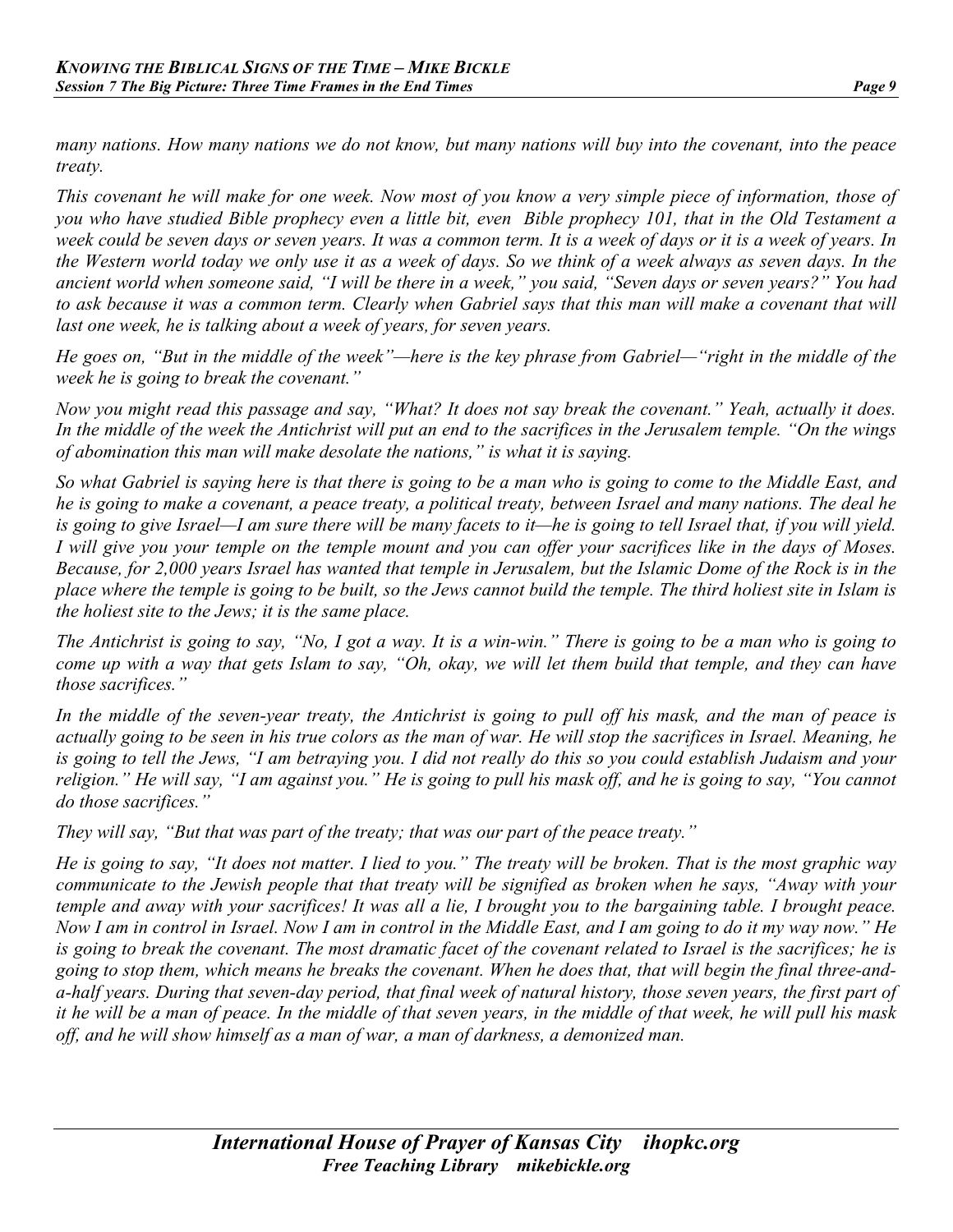- E. The final 7 years of this age begins when the Antichrist makes a covenant with Israel and many nations bringing in world peace that will last for only 3½ years. The peace will be destroyed when the Antichrist breaks covenant with Israel and the nations by setting up the abomination of desolation (Mt. 24:15), indicating the start of the Great Tribulation that will continue for 3½ years.
- F. This peace treaty will end the first prophetic time frame, called the beginning of birth pangs, in which the nations of the world will be fighting each other (Mt. 24:7-8).
- G. The Antichrist will appear to answer very complex, unsolvable problems by his skillful leadership.

*Daniel says later that this vile man will come in peaceably. The Antichrist will first show himself peaceable. Now this has a partial fulfillment in Antiochus Epiphanies in 175 BC, for those historians out there. It has its fuller fulfillment in the Antichrist; he comes in peaceably.*

H. Israel will have a season of peace until they are attacked by the Antichrist (Ezek. 38:8-12). The very man who seemingly brought them peace will be the one who will invade them. Israel's time of peace and safety is seen at this time in having no walls for military security in place.

*8 …in the latter years you [Antichrist] will come into the land [Israel] of those…gathered from many people on the mountains of Israel, which had long been desolate; they were brought out of the nations, and now all of them dwell safely…10On that day…you will make an evil plan… 11You will say, "I will go up against a land of unwalled villages; I will go to a peaceful people, who dwell safely, all of them dwelling without walls…12to stretch out your hand against…people [Israel] gathered from the nations, who have acquired livestock and goods. (Ezek. 38:8-12)*

*Now this is really unsettling. Ezekiel the prophet is describing the Antichrist, and he is describing his betrayal of the nation of Israel. Look at Ezekiel 38 here on the notes. He says in verse 8, "In the latter days you" talking to the Antichrist—"Gog"—which is a prophetic title for the Antichrist—"you will come into the land of Israel, you will come into the land that was gathered from many people who are regathered together on the mountains of Israel. You will come to the land that has been desolate for many years."*

*Now here is what I want you to notice at the end of verse 8: all of them will be dwelling safely. There is a time in the future, a very short time, when Israel will dwell safely. The terrorism threat will be over, but it will be the counterfeit safety; it is the falsehood, it is the lie. They will be dwelling safely. That season has not happened yet. They have been in the land since 1948, and there has not been any safety and peace. There has been continual warfare and resistance against them. A day is coming when Israel will have a temporary peace, but it will be established in the enemy's plans and in his conniving and in his schemes.*

*Verse 10, "On that day you"—Antichrist—the prophet Ezekiel says, "you will make an evil plan. You will betray Israel, an evil idea. You will give action to that evil idea, your evil plan." Verse 11 he gives this clearly, "You will say in your heart, 'I will go up against Israel, its unwalled villages.'" The reason its cities are unprotected and its villages are unwalled is because they do not have a military in place because they do not need it because peace has been made; it is an unwalled village. It is a peaceful people. They are dwelling safely without walls, without military protection, because they believe in the promises of this evil man, as will all the Gentile nations around. They will believe it too. As a matter of fact, the nations of earth will believe it. They will be rejoicing, "Peace and safety!" He says that it is all going to turn in one moment.*

I. The leaders in Jerusalem along with the leaders of Gentile nations will make a covenant with the Antichrist in the end times (Isa. 28:14-18; Dan. 9:27; Ezek. 38:8-14; 39:26; Jn. 5:43; 1 Thes. 5:3).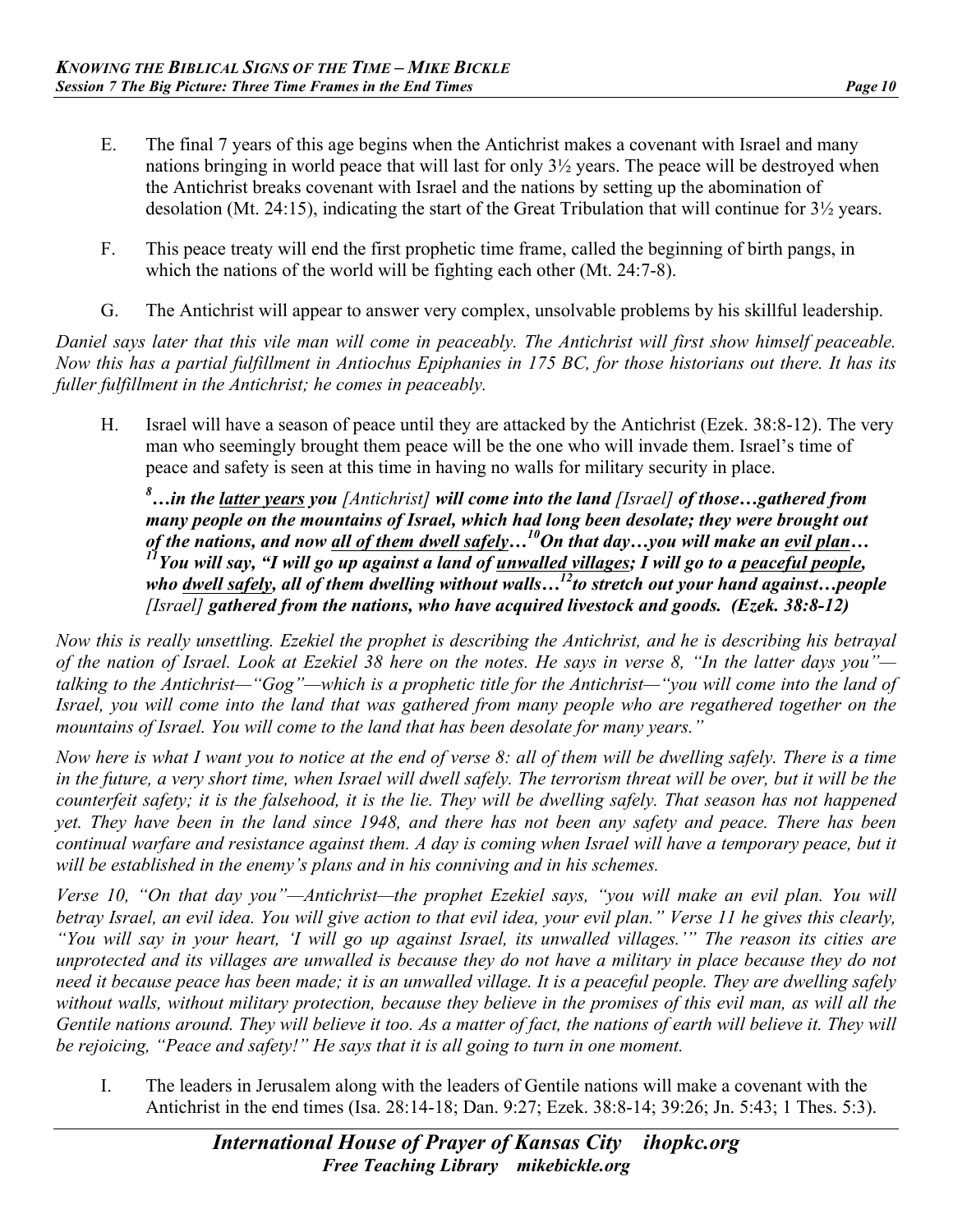*14Hear the word of the LORD, you scornful men (leaders of end-time Israel), who rule this people who are in Jerusalem, 15because you have said, "We have made a covenant with death…when the overflowing scourge [of the Antichrist] passes through, it will not come to us, for we have made lies our refuge, and under falsehood we have hidden ourselves"…18Your covenant with death will be annulled (Antichrist will betray his promises), and…when the overflowing scourge passes through, then you will be trampled down by it. (Isa. 28:14-18)* 

*Isaiah talks about this covenant as well. He talks about the leaders of Jerusalem. He is talking about the end times situation in Israel. He says in verse 14, "You scornful men, you leaders who rule Jerusalem, you accepted the covenant." Again so did the Gentile nations; many, many nations will accept it. He says, "It is a covenant of death." It is not a covenant that will have lasting peace. There is only one Man can bring you lasting peace. It is the same message Isaiah could have said to all the Gentile nations around the Middle East or the earth. They are buying into the wrong covenant. It is a covenant of death, though it is presented as a covenant of peace.*

*My point being, after the beginning of the birth pangs for a generation, there will be short season called world peace and safety, a very short season. It does not last seven years, only half of the seven years. The Antichrist promises for seven years, but in the middle of the seven years he breaks his promise and the peace is gone.*

J. With peace established between Israel and Islamic nations, they will have a new common enemy the Church. Why? Because the Church will expose Satan's role in the counterfeit world peace. Imagine how hard it will be for unbelievers to understand this. For the first time the world will be at peace. The Church will be viewed as fanatical, extreme, and even as dangerous to world peace.

*Well, there are problems for the Church now because Israel and the Islamic nations in the Middle East have a new common enemy, the Church. Well, it is not limited to Israel and the Islamic nations. This will be a worldwide issue, but I brought it right to the Middle East situation. Because the whole time the Church will say, "That man is not a man of peace. He is demonized, He is the Antichrist. He is a deceiver."*

*They will say, "What on earth are you talking about? Why are you Christians so impossible to please?" Imagine how hard this will be for them to understand. For the first time the world is at peace. You know I am sure there will be some disturbances here and there, but in the general sense it will have a greater sense of peace than any other time in history. The Church will be looked at as fanatical. The Church will be looked at as extreme, dangerous. Islam, Israel, other nations, they will say, "You people!" I mean the Body of Christ in all the nations will be speaking up.*

K. At this time the harlot Babylon religion will persecute the Church (Rev. 17:2-6) leading to many falling away (1 Tim. 4:1). The world will be offended at Jesus and His standards of "intolerance" that are promoted by the praying Church.

*There will be a falling away in the Church because the Lord is going to require the Church to stand true to His Word. Many are going to be buying into the false peace and safety. When they buy into it, they are buying into the Antichrist's agenda and his values. It is not just that they are peace-loving; they are buying into his values. They are coming under him. They are coming into an indebted situation. If they accept his peace, they have to accept his government. They will be applauding his peace and therefore applauding his government.*

*I believe that the great falling away the Bible talks about in the final generation—again it is just my opinion—I think it has already begun. It has not happened in a massive way yet, but I think in the last few years there has been a clear, distinct movement of believers drawing back from their faith. In forty years of ministry I have never seen anything like the last five and ten years. I do not have a date for when it began, that kind of thing,*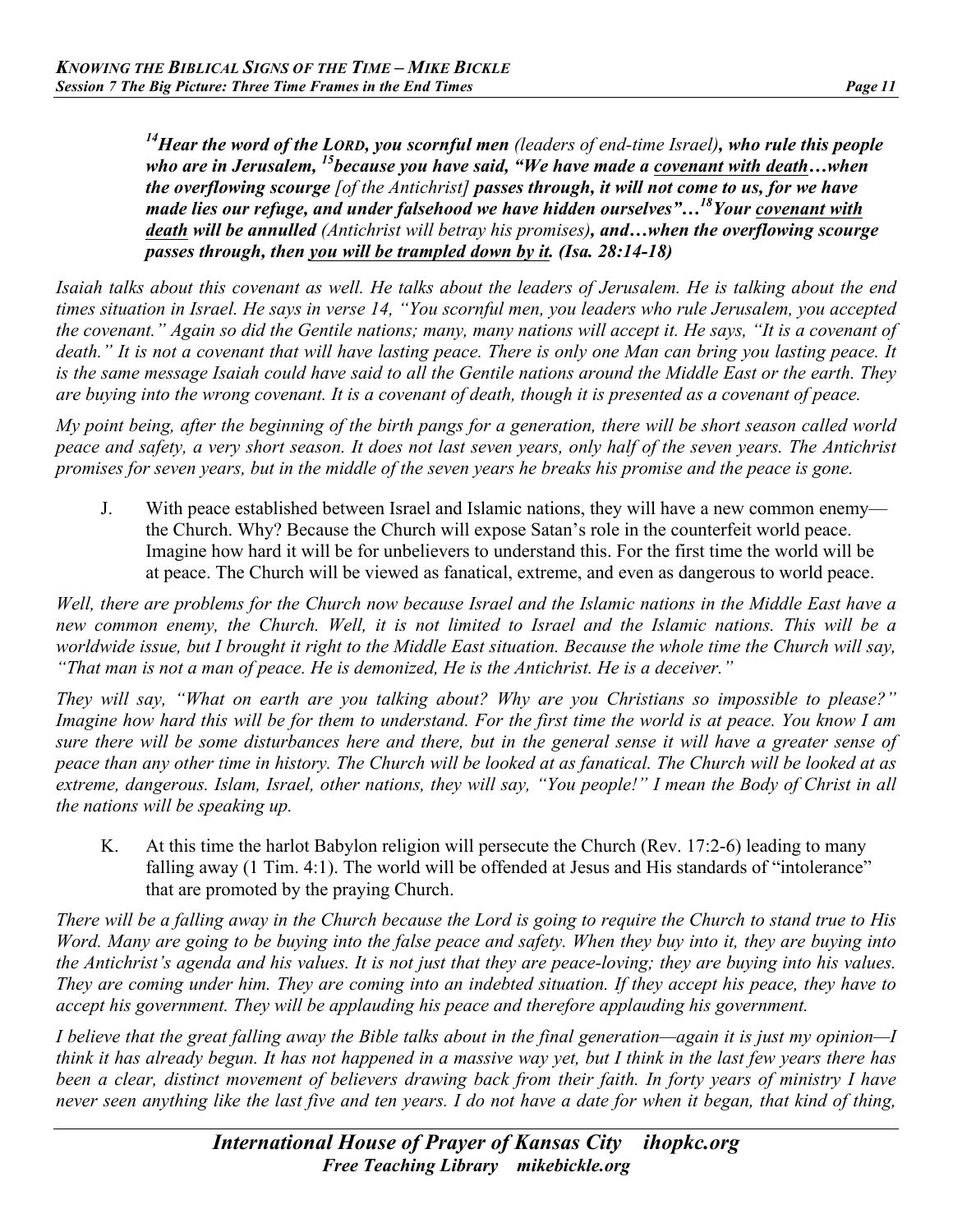*but it is a clear trend. Many of my long-term pastor friends who have been in ministry forty years are saying that they have never seen anything like this. The amount of good, solid people starting to say, "Well, I do not know if I believe the Bible is the real authoritative word of God. Maybe there are other ways." They are entertaining all kinds of ideas and thoughts that ten, twenty, thirty years ago they would never ever imagined.*

*The pressure in that hour of being true to the Lord's Word will cause many people to say, "You know, I am done with this Christianity thing. I am going into the world peace thing, I am going into the world peace movement. I am done with the fanatical people calling the peacemakers demons. The truth is those Christians are the ones who do not love peace; that is the real problem." There are going to be a lot of people who leave the Church under that logic and under that line of reasoning.*

- L. Some believers will rationalize the need to collaborate with the Antichrist's regime. This will open the door for betrayal between close relationships. Offenses will abound and escalate into hate.
- M. The Church must take a stand on the fact that this seemingly brilliant and dignified world leader will eventually demand to be worshipped as God.
- N. The net result: Many will be brought to false sense of security called "a spirit of slumber." Jesus and the apostles likened it to sleeping instead having a lifestyle of watching with prophetic discernment.
- O. Unbelievers will rejoice in seeing peace and safety seemingly established. However, it will be a time of persecution for the Church because they will proclaim the time of peace as the work of the devil, which will enrage many. This is a time of increased birth pangs for the Church is persecuted.

#### *9 Then they will deliver you up to tribulation and kill you, and you will be hated by all nations for My name's sake.* <sup>10</sup>*And then many will be offended [at God and Christians], will betray one another, and will hate one another. (Mt. 24:9-10)*

*Now we are in Matthew 24:9. The beginning of birth pangs is verses 4-8. The beginning of the birth pangs are now over. In verse 9 it is not a general increase of persecution like we are seeing right now. There is a clear*  increase of persecution in the nations here. We are talking about something at a far other level, at a whole *other level. Look at what Jesus said. I mean it is really hard to really take this at face value, but we need to. This is during the world peace and safety season when the Church is exposing the whole peace plan as rooted in demonic strategies and deception. Verse 9, Jesus said. At that point we have passed the beginning of the birth pains. The birth pains are going up to a whole other level for the Church. Now society is rejoicing in peace, but the Church is having a really tough time because "they will deliver you up to tribulation." They will trouble you. They will cause you all kinds of trouble: economic trouble, they will trouble your reputation, they will stand against you. It is going to go beyond that. They will kill you. He says, "You will be hated by all nations."*

*We have read this over the years and said, "Hated by all nations" as in there is always somebody somewhere who does not like a Christian. No, Jesus is not talking about a remote situation where somebody in that faraway*  nation does not like a Christian. The trend of the nations, the official public policy and the governmental *position, will be hatred towards Christians, not distain where they kind of roll their eyes and say those Christians are crazy. It will go far beyond that, backed up by legislation. The official policy of the nations will be to kill Christians and hate them. I do not mean mocked, but hated, because they will see Christians as the only group holding the line against world peace.*

*Verse 10, "then many will be offended." He says that the offense level will go to a whole other level. Because a lot of Christians at this time will leave the faith and join the peace movement, the betrayal that will take place in*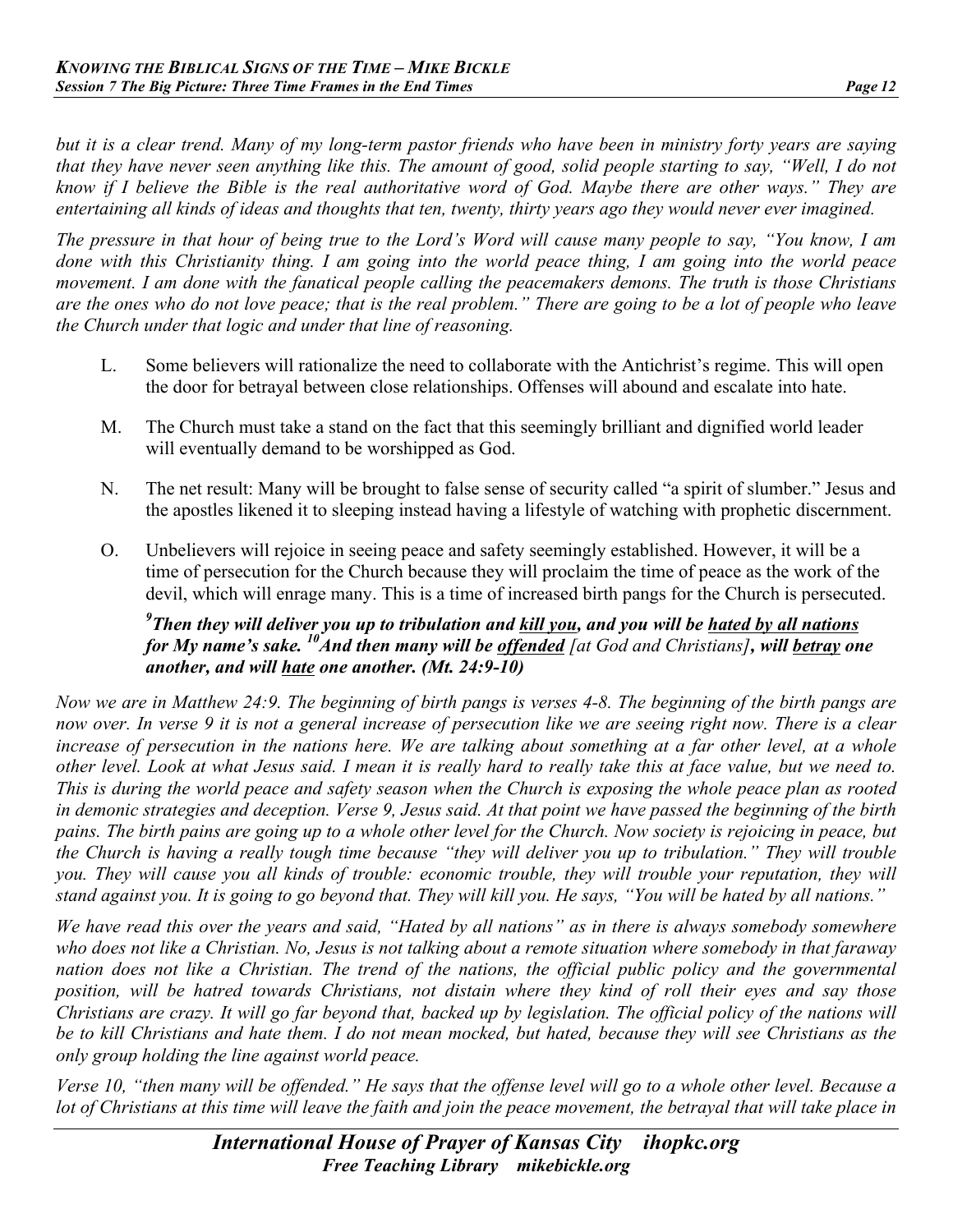*family lines and friendships and circles will lead to offense. People will be offended at God. People will be offended at the prophetic church and what they are saying.*

*It will go beyond just hating Christians. It will become social anarchy, because verse 9 is hatred towards Christians, and verse 10 is the next step. Verse 10 is when social anarchy goes to a whole other level: it is people hating people. It will not remain that they hate just Christians, because if you hate Christians in the way that they will in verse 9, eventually hatred will consume their life. They will turn on each other. There will be anarchy against each other. This is the context which the greatest harvest of history is going to come out of.*

*Now some people look at this and say, "I do not like this." Well, in the natural I do not like it either. Nobody in heaven is taking my vote tonight. They like me up there, but I do not get to vote on this plan. I have seen the Body of Christ for years try somehow to dismiss these words of Jesus away from the future. They think, "I do not like these verses, therefore I am going to figure out some way theologically or somehow to just dismiss them."*

*Jesus said a few verses later in Matthew 24, "I assure you, everything I say will come to pass. Though heaven and earth will pass away, My words, every word, will be proven as true."*

*So I am looking at the greatest harvest, but in the time of the greatest intensity and pressure. It will be the greatest hour for people who love the leadership of Jesus. If someone is in the church, but they do not love Jesus' leadership not really, that is they like church membership and they like church activity but they do not really like Jesus' leadership, they are not going to like what it is going to unfold. Well, none of us are going to like the negative, but we will see the glory of Jesus magnified, the power of God, millions coming to the Lord, the Church purified, people abandoning their compromise. A lot of people abandoning their faith, but others saying, "No more compromise. I am wholly for the Lord. No more immorality, no more lying, no more slandering, none of this other stuff. I am totally for the Lord." It is going to have an amazing result in the Church and in the nations.*

*It is going to be rough on the flesh. The Lord would say, "Do you understand there is a baby? There is the birthing of the whole new world order. There is the salvation of the whole nation of Israel, and beyond that all the nations are going to come into the glory of God in fullness. Jesus is coming down in His physical resurrected body. He is bringing the New Jerusalem with Him to the earth. It is going to be amazing."*

*You only die for a second. Like, you are alive, and a second later you are in the new realm. It is like, "Oh, wow! That was quick. Wow!" People are so afraid of dying. But the goal in life is not to stay with the physical, tainted body forever. It is to get the new one; that is the goal. The goal of God's purpose is not to make sure we do not die; it is to make sure we stay faithful. Dying only takes a second. Now it may take a few minutes before that second comes. That is the time you really want to pray, "What Thou doest, do Thou quickly, Lord! Come quickly, Lord Jesus!"*

P. The harlot Babylon religion will thrive during this period. This religion of tolerance will cause the nations to be drunk or intoxicated with joy over her promises, prosperity, tolerance, and seductions that offer benefits including a unified religion (that ends war) and a prosperous economy.

## *2 The inhabitants of the earth were made drunk with the wine of her fornication. (Rev. 17:2)*

*During the time of world peace and safety, the global Harlot Babylon religion will be thriving in that hour.*  With this global Babylon religion, a religion of tolerance, there is peace and safety. The Antichrist has not *pulled his mask off yet. He still looks like a man of peace. There is a worldwide unification of religions:*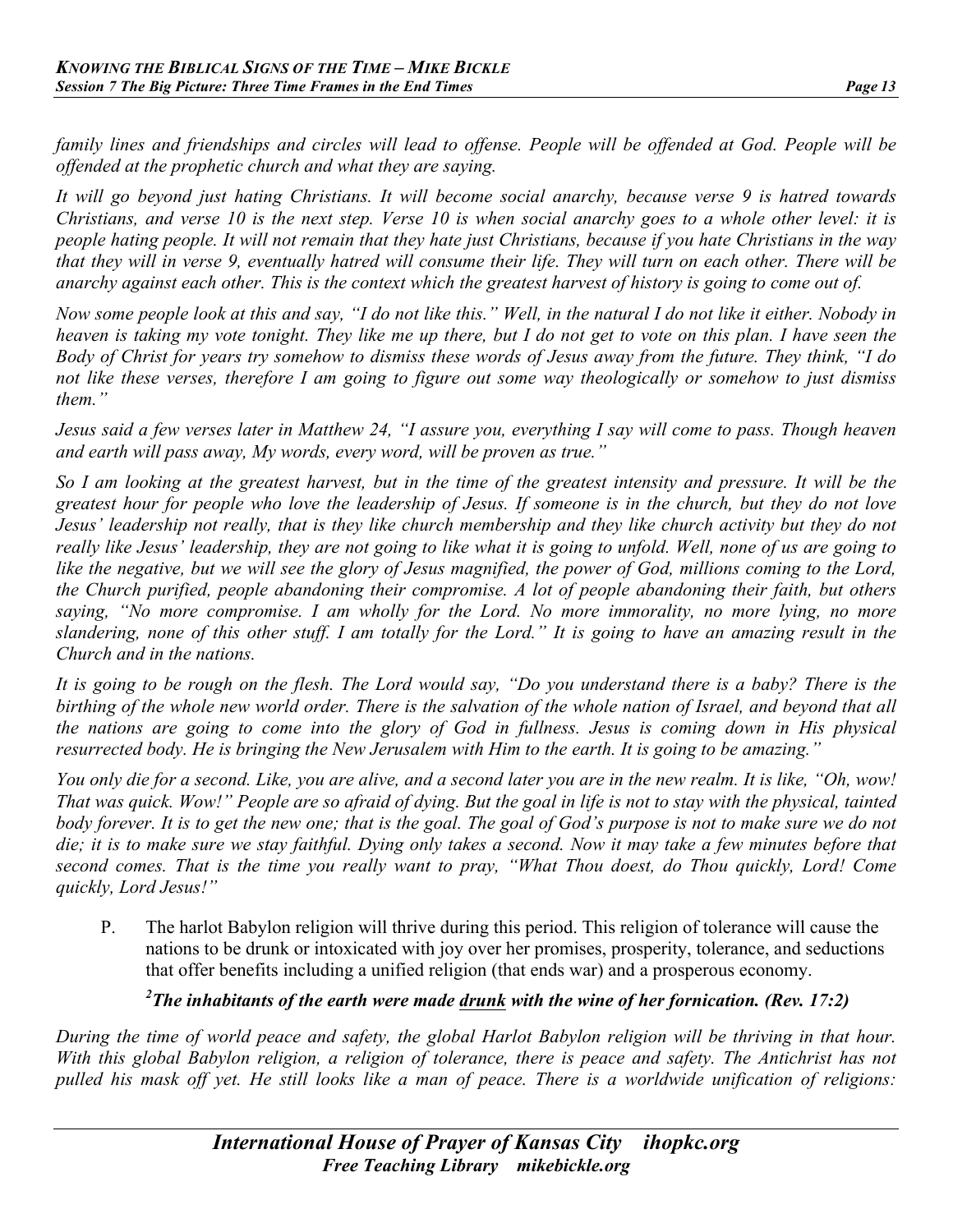*everybody is right, everybody is saved, every doctrine works, everybody's god or something like that, whatever they want it to be.*

Look at Revelation 17. The earth will be drunk with the dogma and the promises of this world church. They will *be drunk; they will be intoxicated. "Man, what an amazing new religion! What amazing promises! How affirming! We get to sin at deepest levels we want, yet we are still filled with the glory of God! This is remarkable!" They will be drunk on the promises and doctrines and the whole ideology of this system. They will be intoxicated. They will have no discernment as to what is going on.*

Q. The Harlot religion will have great prominence. It will be arrayed in purple (royal status) and will be respected by the elite financial leaders of the earth who will give their allegiance to her. Yet the harlot Babylon will cause multitudes to be intoxicated with the blood of the saints who expose her.

*4 The woman was arrayed in purple and scarlet (royalty), and adorned with gold…having in her hand a golden cup full of abominations and the filthiness of her fornication…<sup>6</sup> I saw the woman (harlot Babylon), drunk with the blood of the saints and…the martyrs of Jesus… (Rev. 17:4-6)* 

*Here we are still in Revelation 17. This woman, this world religion, will be arrayed in purple. She will have royal status, and she will be adorned with gold. The elite financial merchants of the earth will be supporting her. There will be money, honor, status of royalty. Look at what happens in verse 6: the nations will not just be drunk with this world religion, this world religion will be drunk on the blood of the saints. They will be intoxicated against the Church. That is what Jesus is talking about in Matthew 24:9-11, the passage we looked at. He said that there is coming an hour—it is a very brief hour—when the intensity of the hatred will go to a whole other level. The harvest will come out of it, and the purification of the Church will come out of it, and glorious testimonies and lives completely transformed under Jesus' leadership.*

R. This will be a time when unbelievers are living without the turmoil of the beginning of birth pains, unlike in the Great Tribulation. Jesus described these people as occupied with eating, drinking, and marrying as in the days of Noah. This expresses a sense of peace and safety *after* the beginning of birth pangs, yet *before* the Great Tribulation (the final 3½ years). The people will feel safe and at peace. In other words, it will be a temporary period of economic, social, and military peace. Notice in this time frame there are no wars or economic crisis, as described in the beginning of birth pangs.

*37But as the days of Noah were, so also will the coming of the Son of Man be. 38For as in the days before the flood, they were eating and drinking, marrying and giving in marriage, until the day that Noah entered the ark… (Mt. 24:37-38)*

## **V. THE THIRD TIME FRAME: GREAT TRIBULATION**

A. The third time frame in the end times will be *Great Tribulation* or the heavy labor pains (the final 3½ years of this age; Mt. 24:15-31; Rev. 6-19). This begins with the abomination of desolation.

*15"When you see the 'abomination of desolation,' spoken of by Daniel the prophet, standing in the holy place"…16let those who are in Judea flee to the mountains…21For then there will be great tribulation, such as has not been since the beginning of the world until this time, no, nor ever shall be. 22And unless those days were shortened, no flesh would be saved… (Mt. 24:15-22)*

*Okay, let's look at the third time frame. The first time frame is the beginning of the birth pangs. It goes on for a generation, which could be up to a 100 years, we do not know. The second time frame, the unbelievers are*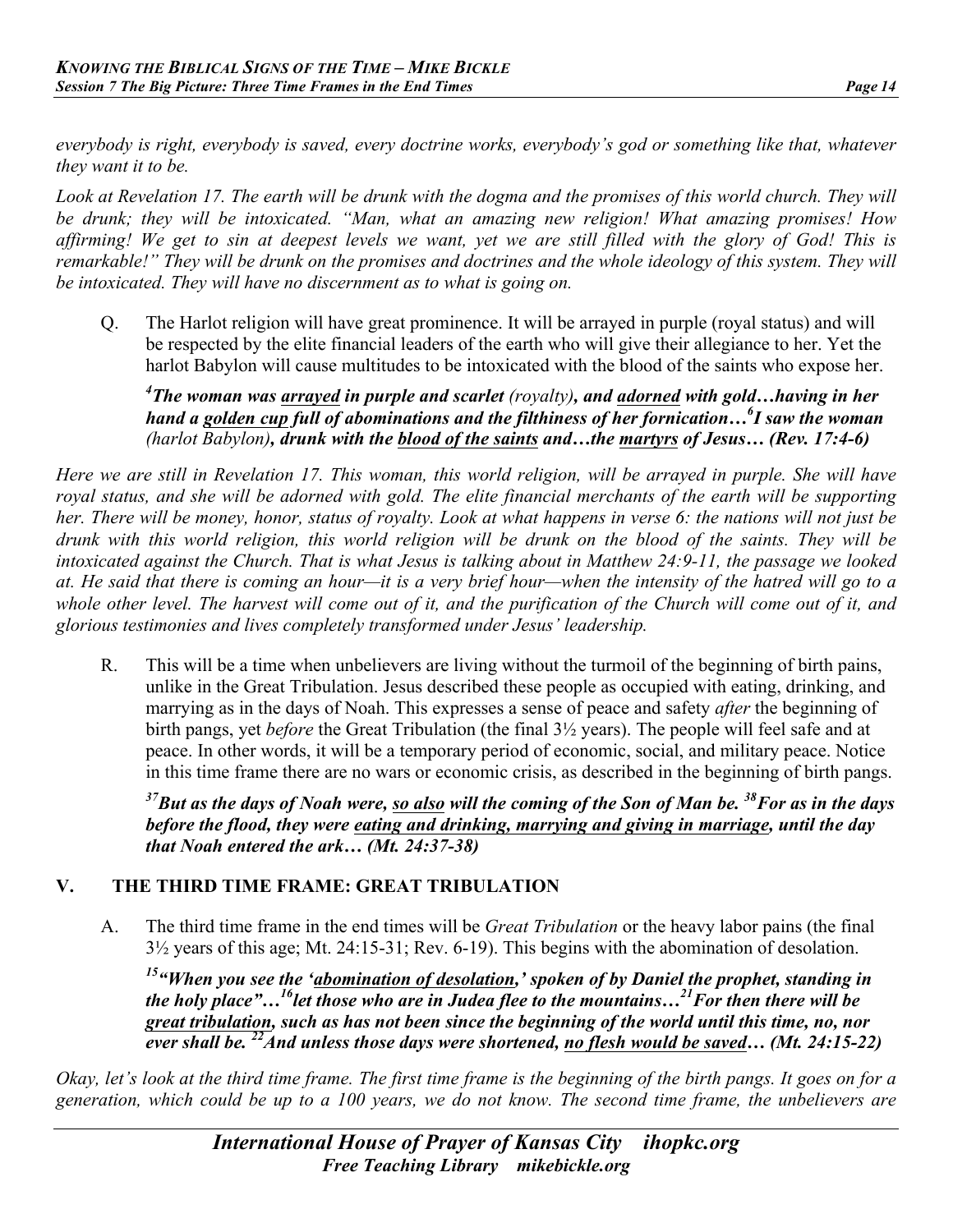*rejoicing in peace and safety, but they are turning on the Church. They are drunk in their rage against the Church, but the Church gets purified and the great harvest comes.*

*Then the third part is the heavy labor, the final three-and-a-half years. The angel Gabriel told Daniel there are seven years. That is, there is one week; it is a week of years. Seven years, and in the middle of it this man, who made peace, breaks the peace, and he shows his true colors. Matthew 24:15, Jesus said, "When you see the abomination of desolation spoken of by Daniel the prophet." That is, Jesus said to go study Daniel the prophet about the abomination of desolation and you will get the details. You will get the bigger storyline. You will know about the seven years and the breaking of the vow in the middle of the seven years or the breaking of the covenant. You will know about the abomination of desolation. That is a fancy term for what the Antichrist is going to establish—the image of the beast and the mark of the beast—and demand everybody to worship him as God. That is what the abomination of desolation is in one sentence.*

B. The final stage of labor will be the *most troubling* time in human history. This is the 3½ year time frame of "hard labor" in which the pain will be the worst for everyone. Jesus indicated that if those days were any longer than 3½ years, then no flesh would physically survive it (Mt. 24:22).

*Verse 21, Jesus says that when that happens there will be a time of heavy labor, if you want to use the contraction analogy, like no time in human history. Verse 22, it will be so intense that no flesh would be saved. It does not mean that nobody would be born again. It means if this thing went on for decades everybody would be killed. It only goes on for three-and-a-half years. There will be millions and millions of people who are not killed during it. Jesus said it will be really intense. You might ask why it must be so intense. The Lord would say, "I am transitioning the earth to the age to come, and I have many things I am accomplishing in this moment of transition."*

C. During this time, the Antichrist will openly show his hostility without needing to deceive unbelievers. He will not hide his cruelty or wickedness in the final 3½ years of natural history before Jesus returns. At this time he will require all to worship him and will ban all other religions.

## **VI. SUMMARY OF THE THREE TIME FRAMES IN THE END-TIMES**

A. *Beginning of birth-pains*: these occur over a generation leading up the final seven years of this age.

*7 For nation will rise against nation and kingdom against kingdom. And there will be famines, pestilences, and earthquakes…8 All these are the beginning of sorrows. (Mt. 24:7-8)*

*So just to sum it all up, just for your own study, we have the beginning of birth pangs. Ten trends. It contains ten trends, and next week we are going to look at them a lot more detail.* 

B. The second time frame in the end times will be a time of *counterfeit worldwide peace and safety*. It will come just *before* the Great Tribulation in the first 3½ years of the final 7 years of this age.

*3 When they say, "Peace and safety!" then sudden destruction comes upon them, as labor pains [Great Tribulation] upon a pregnant woman. And they shall not escape. (1 Thes. 5:2-3)* 

*9 "Then they will deliver you up to tribulation and kill you, and you will be hated by all nations for My name's sake.* <sup>10</sup>And then many will be offended, will betray one another, and will hate one *another. 11Then many false prophets will rise up…<sup>12</sup> lawlessness will abound… (Mt. 24:9-12)*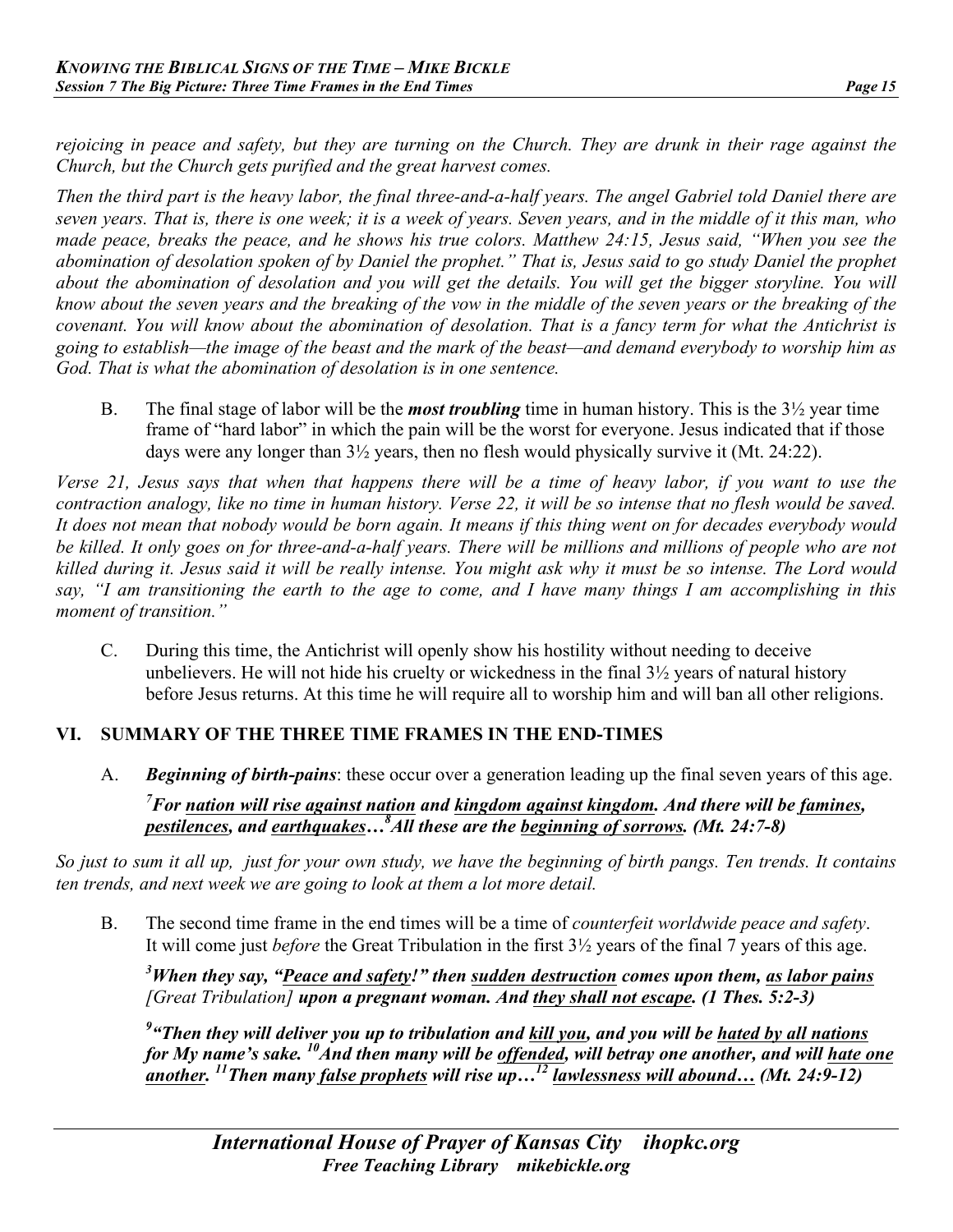*Second, we have the counterfeit world peace and safety. Now right here you could put Matthew 24:9-11. That is when they kill the Christians and all that. You could fit that right in there if you wanted to.*

C. The third time frame in the end times will be *Great Tribulation* in the final 3½ years of this age *21For then there will be great tribulation, such as has not been since the beginning of the world until this time…22And unless those days were shortened, no flesh would be saved. (Mt. 24:21-22)*

*Third, we have the Great Tribulation.* 

## **VII. SUMMARY OF THE BIRTH PAINS: 15 SIGN TRENDS**

A. Jesus identified *10 trends* as the *beginning of birth pains* (Mt. 24:4-8; Mk. 13:5-8, Lk. 21:8-11). Matthew mentioned 7 trends and Luke added 3 more—"commotions" (21:9), "fearful sights" which includes great signs from heaven, and "perplexity the roaring of the sea" (21:11, 25).

*5 For many will come in My name, saying, "I am the Christ,' and will deceive many. <sup>6</sup> And you will hear of wars and rumors of wars. See that you are not troubled…7 For nation will rise against nation [ethnic conflict], and kingdom against kingdom [economic warfare]. And there will be famines, pestilences, and earthquakes…8 All these are the beginning of sorrows. (Mt. 24:4-8)*

*8 …there will be famines and troubles. These are the beginnings of sorrows. (Mk. 13:8)* 

*9 But when you hear of wars and commotions…11And there will be great earthquakes in various places, and famines and pestilences; and there will be fearful sights and great signs from heaven. (Lk 21:9-11)*

*There are fifteen signs, fifteen trends, that are identified. Ten of them are at the beginning of the birth pangs. Five of these trends come after the beginning of the birth pangs and show up in those final seven years. They show up in the second and third period that I just described.*

*The other trends of the intense persecution, social anarchy, false prophets happen at a whole other level. That is because the false prophets are going to be emissaries of the Antichrist. They are going to be selling his religion, and that is why there are going to be so many of them. They are going to be rewarded handsomely, and they will perform signs and wonders because they are ambassadors of his demonic, worldwide religion under the false prophet. That is why there will be so many false prophets at that time.*

- B. *Ten trends* associated with the beginning of birth pains increasing over a generation
	- 1. *Deception and false christs*: Many will come in Jesus' name and will deceive many (v 5).
	- 2. *Wars:* military and political conflict (Mt. 24:6; Mk. 13:7; Lk. 21:9)
	- 3. *Ethnic conflict*: civil disorder and racism as nation (ethnos) rises against nation (Mt. 24:7)
	- 4. *Economic warfare*: economic-related hostility, aggression, and conflict (Mt. 24:7)
	- 5. *Famines*: massive food shortages (Mt. 24:7)
	- 6. *Pestilences (disease)*: The horrors of biological warfare will bring this to a new intensity.
	- 7. *Great earthquakes*: great in destruction and loss of life (Lk. 21:11)
	- 8. *Commotions*: chaotic events in society and creation (Lk. 21:9)
	- 9. *Fearful sights as great signs from heaven*: These are signs in the sky and weather (Lk 21:11).
	- 10. *Perplexity at the roaring of the sea* (Lk 21:25)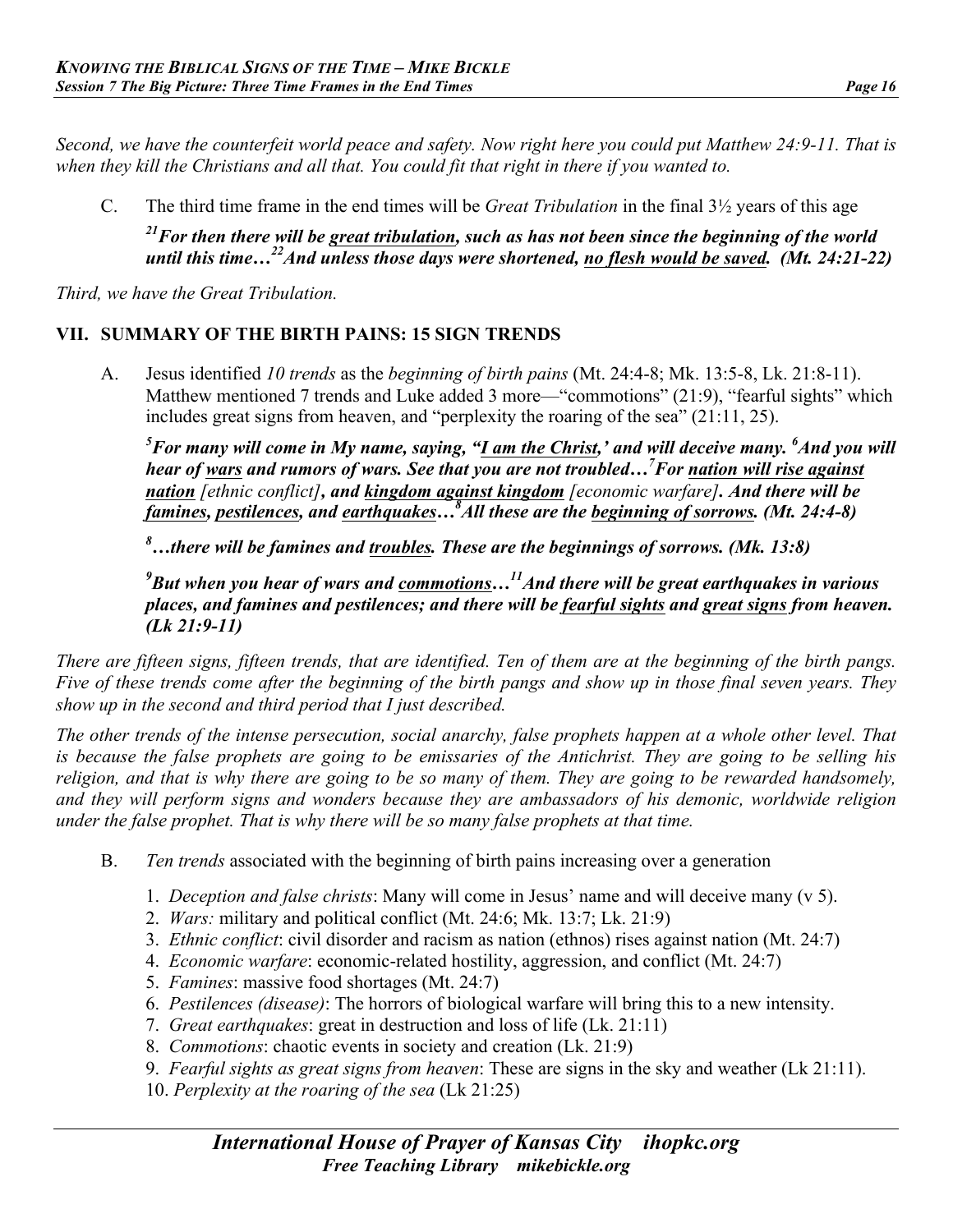Luke 21 identified 10 trends without calling them the beginning of birth-pangs. He mentioned the 7 trends in Matthew 24 and added three: *commotions* (21:9), *fearful sights as great signs* (21:11), and *perplexity at the roaring of the sea* (21:25).

*Here are the ten in the beginning of the birth pangs. We want to get familiar with these ten because to watch them making global headline news gives us the understanding or the message that things are moving quickly in that direction.*

C. *Five trends* that will greatly increase for the final 7 years (after the beginning of birth-pangs).

*9 "They will…kill you, and you will be hated by all nations for My name's sake. 10And then many will be offended, will betray one another, and will hate one another. 11Then many false prophets* will rise up...<sup>12</sup>And because lawlessness will abound, the love of many will grow cold...<sup>14</sup>And this *gospel…will be preached…to all the nations, and then the end will come. (Mt. 24:9-14)*

- 1. *Persecution* (Mt. 24:9)
- 2. *Social anarchy* as hate dominates society (Mt. 24:10)
- 3. *False prophets* (Mt. 24:11)
- 4. *Lawlessness abounding* (Mt. 24:12)
- 5. *Love growing cold* (Mt. 24:12) as people suffer the darkness of a seared conscience (1 Tim. 4:2).

*These are the five trends that happen past the beginning of birth pangs in those final seven years.* 

D. God's people must be strengthened to escape the snare of fear and lust to stand in victory (Lk. 21:36). Both Jesus and Paul emphasized the call to *"watch"* in the context of describing pressure in the end times (Mt. 24:42; 25:13; Mk. 13:9, 33, 34, 35, 37; Lk. 21:36; Rev. 16:15; cf. 1 Thes. 5:6).

#### *42Watch therefore, for you do not know what hour your Lord is coming. (Mt. 24:42)*

#### *36Watch…and pray always that you may be counted worthy [have strength] to escape all these things…and to stand [in victory] before the Son of Man." (Lk. 21:34-36)*

*Now Jesus ends Matthew 24 with the same thing in Luke 21, of course, because Luke 21 and Matthew 24 are the same message. He calls the people of God to watch and pray. "Watch and pray that you would," it says, "be counted worthy," but every other translation says, "that you would have strength to stand." That is, you*  would not yield to compromise, you would not yield to fear in that hour. You will have strength to stand is what *the passage is meant to say here, as all the other English translations, almost every one of them, say, "pray that you will have strength to stand."*

*Now you will notice Jesus says over and over, "Watch and pray. Watch and pray." What are we supposed to watch? Watching means open your eyes and watch. I mean it is just that simple. See what the Bible says about the signs and see what is happening in the culture, in society, in the political arena, the economic arena. Look at what is happening as it corresponds with what Jesus said would happen, connect the dots, and let it create urgency in your life.*

*He did not say just to pray. A lot of people pray, but they do not watch. Meaning they pray, they are growing closer to the Lord, but they do not know the storyline. They do not know what the signs are. They do not connect the events in society to what the Bible said would happen. So though they are praying, and that is good obviously, and they are growing in the Lord, they are not connecting with the big storyline that heaven is leading across the nations. They say, "Well, I don't really do the end-time stuff."*